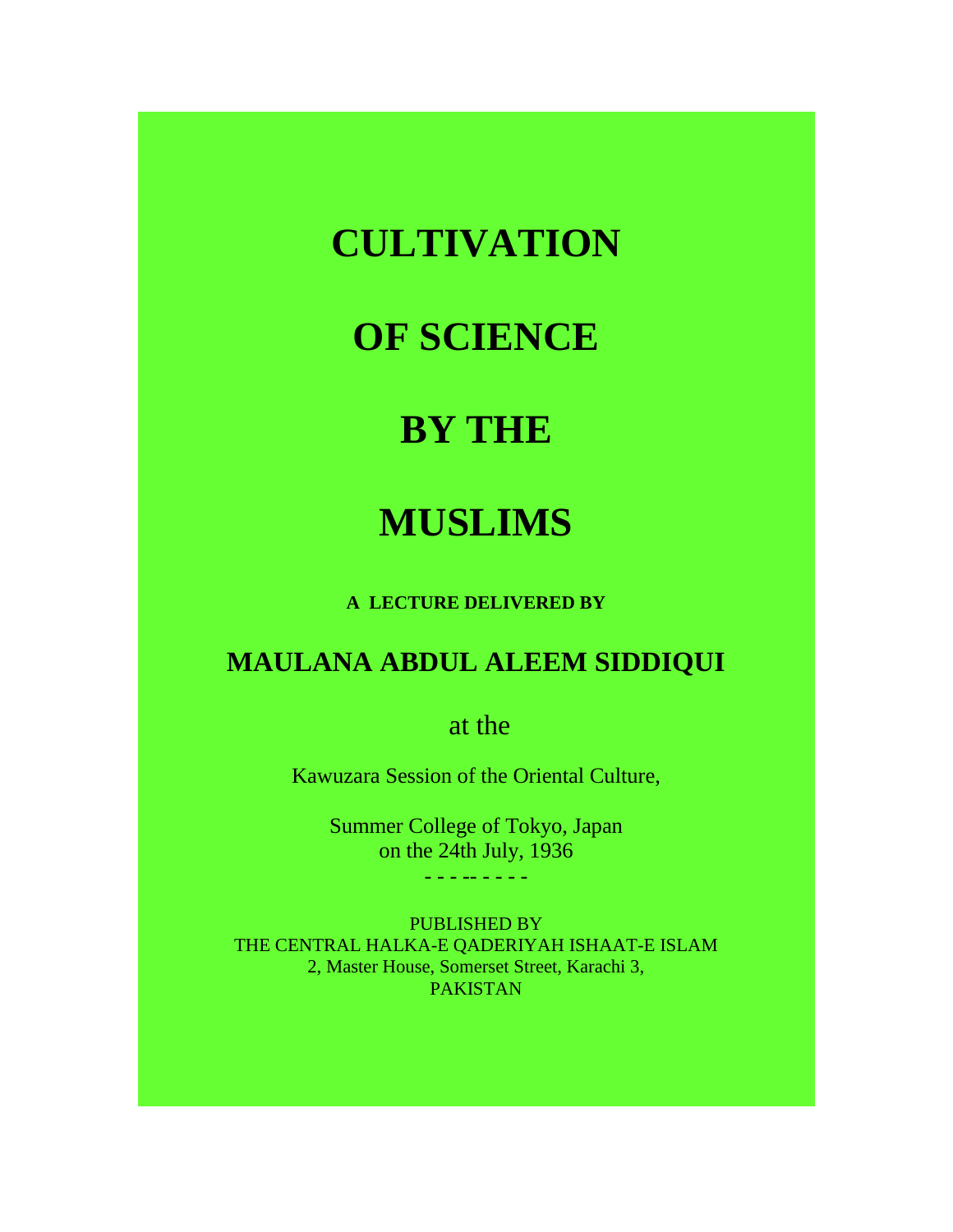Ladies and Gentlemen,

The subject of my discourse at the present occasion is:

#### **"The Cultivation of Science by the Muslims."**

Before I enter into a discussion of the subject I regard it my pleasant duty to thank the Oriental Culture Society of Tokyo for so kindly providing me with an opportunity to speak to such a distinguished assembly.

As I have already pointed out in my previous discourse, my speech from this platform shall not be in the capacity of a preacher of Islam or an advocate of Muslim cause. I shall rather confine myself to a purely historical survey of the glorious intellectual achievements of that virile and powerful nation of the world which is known by the appellation of Muslim. My treatment of the subject shall therefore be a purely impartial one.

But before I proceed further let me emphasize two important points:

Firstly, that "Muslim" is a purely religious concept and has nothing to do with racial, linguistic or geographical affinities. A Muslim is a product of the Islamic religion and is out and out a religious individual in his being and mission.

Secondly, that it is a common belief that there is a perpetual conflict between religion and science which goes far back into the dim and distant past.

Keeping these facts in view it seems extremely strange that the Muslims should have been the foremost in the cultivation of science, and not only this... they have been the sole teachers of science for several centuries.

While speaking before the Royal Asiatic Society of Shanghai I expounded the view that to regard science and religion as opposed to each other was based on a misconception of facts and it gave me great pleasure to note that my view was highly appreciated. In fact, those who hold the view of conflict between religion and science labour under a wrong notion of religion, those notions and ideas to which they give the name of religion are not really religion but mythology and superstition. The fact is that religion is itself a science. It carries its investigation into the realms of spiritual and moral values while physical science concerns itself with material entities. The main difference lies in the methods employed in physical science and the science of religion. The criterion of reason, however, works in the domain of religion as much as in the field of physical science.

+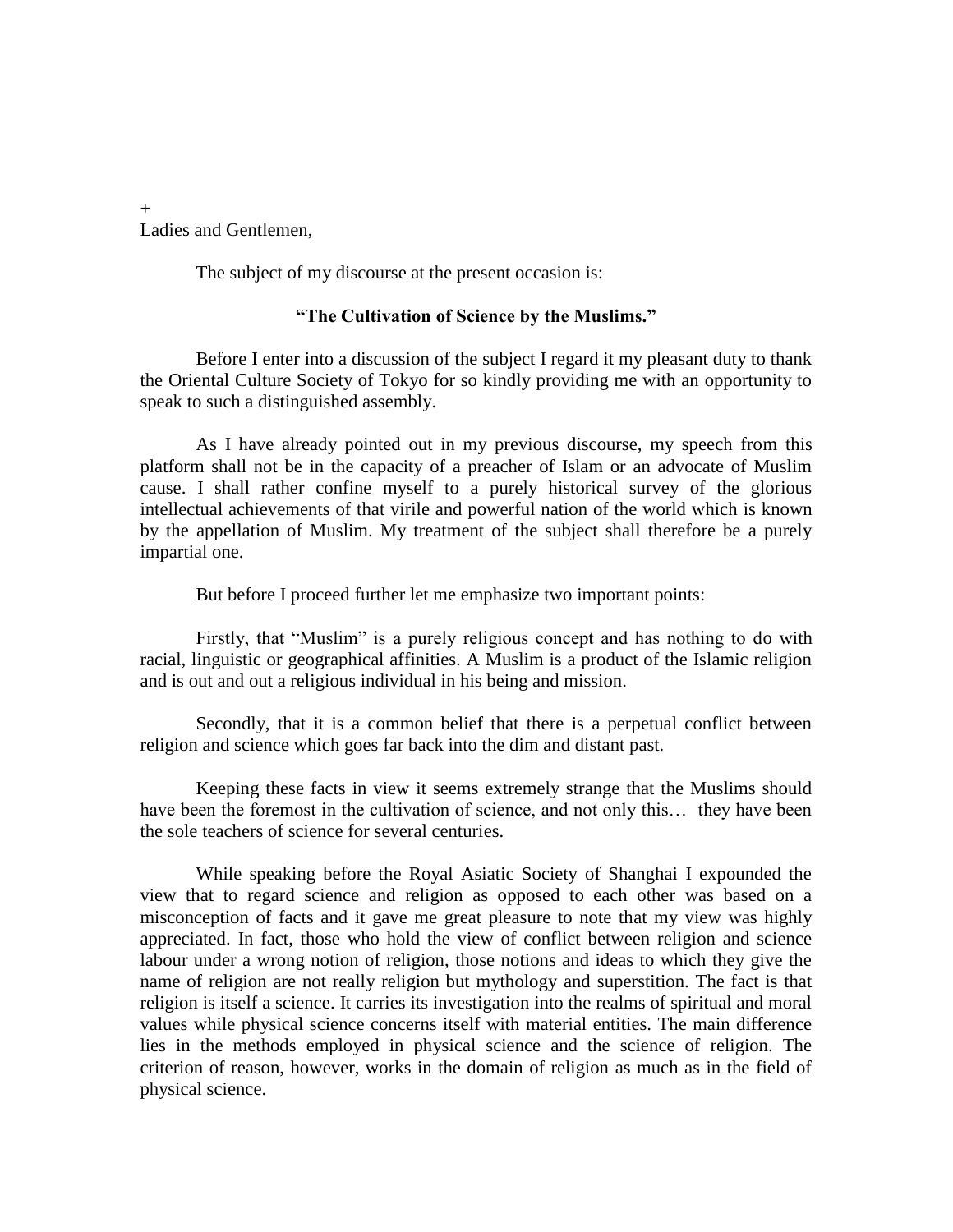Islam has been defined by its holy book, the Qur"aan, as a code of the laws of nature. Concerning the relation of man with the rest of the universe – spiritual and material – a perfect union in the actions of man and the actions of nature. Now just as in the case of investigation of the "physical laws," there have been men in all ages who have devoted their lives to the study of material bodies and physical phenomena, There have similarly been persons whose lives were devoted to the science of religion – who knocked at the gates of religious knowledge and, having received it, delivered it to others. These persons are called "Prophets" and "Messengers" in Islamic terminology.

It will be a long digression from my subject if I enter into a theological discussion of the ways and means for obtaining a right knowledge of religious verities which the prophets employ. At the present moment I have only to point out that the Holy Prophet Muhammad (peace and blessings of Allaah be upon him) is a most important figure amongst this class of men and the philosophy of life which he gave to the world is termed as the Religion of Islam.

The basic principle of Islam, or in other words, the goal of a Muslim is the gnosis of the Creator of the universe. The philosophical speculation and the principles of harmony and design working in nature plainly point to the fact that there is a Creator of the universe and that this whole universe is His creation and a manifestation of His attributes. Guided by this belief, a Muslim ponders over every phenomenon which he comes across and strives to attain to its reality, so that he may be able to arrive at a knowledge of the Absolute Reality and that the study of the manifestations of the Creator"s attributes may lead him to the knowledge of the Creator Himself.

A Muslim consequently probes into the realm of physical science with the aim of grasping the reality and does not stop at the surface view of things.

In the Holy Qur"aan the mission of the Holy Prophet Muhammad (peace be upon him) has been described in these words:

# *"He (i.e., Allaah) it is Who hath sent among the unlettered ones a messenger of their own, to recite unto them His revelations and to purify them, and to teach the Book and the Wisdom though heretofore they were indeed in error manifest."*

 $(Al$ -Qur'aan, LXII: 2).

It is evident from the above statement that it was the Holy Prophet Muhammad"s mission to awaken humanity to the importance of cultivation of learning and that the Holy Qur"aan was revealed by the Almighty to open the gates of Knowledge for mankind and guide them towards scientific research. The Holy Qur"aan does not only propound laws relating to worship and religious ceremonies; its broader mission and main thesis is to teach us laws pertaining to every walk of life and to act as a perfect guide for humanity.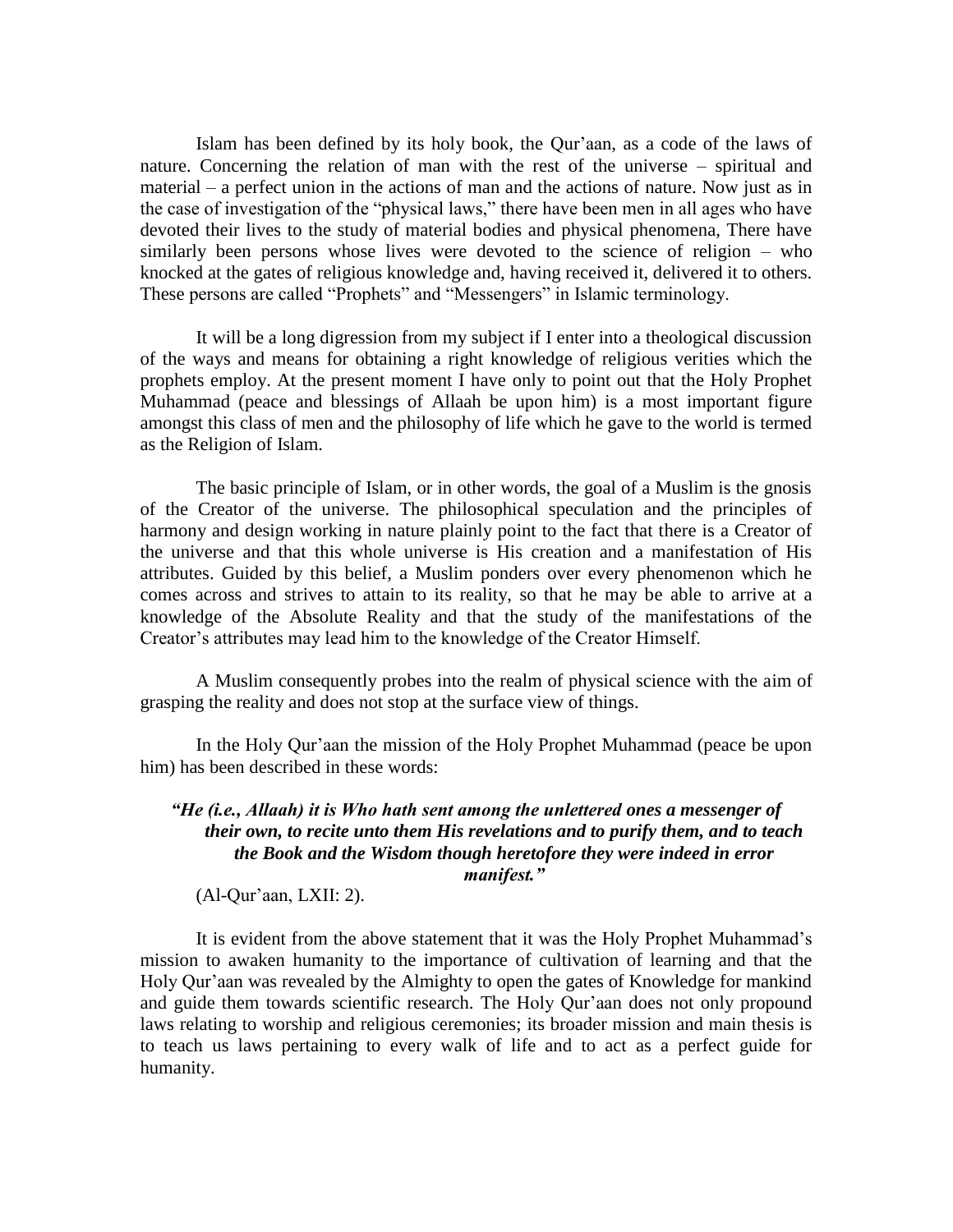Just listen to what certain non-Muslims have to say regarding the Qur"aan and what conclusions they have arrived at after casting only a cursory glance at its teachings:

*"If it is not poetry…"* **writes Johnson,** *"and it is hard to say whether it be or not – it is more than poetry. It is not history, nor biography. It is not anthology like the Sermon on the Mount, nor metaphysical dialectics like the Buddhist Sutras; nor sublime homilectics like Plato"s conference of wise and foolish teachers. It is a Prophet"s cry Semitic to the core yet of a meaning so universal and so timely that all the voices of the age take it up willing or unwilling and it echoes over palaces and deserts, over cities, and empires, first kindling its chosen hearts to world"s conquest, then gathering itself up into a reconstructive force that all the creative light of Greece and Asia might penetrate the heavy gloom of Christian Europe when Christianity was but the queen of night."*

Emmanuel Deutsch, another eminent European orientalist, remarks*:*

*"A book by the aid of which the Arabs conquered a world greater than that of Alexander the Great, greater than that of Rome and in as many tens of years as the latter had wanted hundreds to accomplish her conquests; by the aid of which they alone of all the Semites came to Europe as kings whither the Phoenicians had come as tradesmen and the Jews as fugitives or captives, came to Europe to hold up together with these fugitives the light to humanity: they alone while darkness lay around to raise up the wisdom and knowledge of Hellas from the dead, to teach Philosophy, Medicine, Astronomy and the golden art of song to the East as to the West, to stand at the cradle of modern science and to cause us late epigone for ever to weep over the day when Granada fell."*

It requires a lengthy discourse to discuss in detail how beautifully the Qur"aan has hinted at and described important problems of various sciences in its own inimitable style and how wisely it infused the spirit of learning in a race which besides being illiterate and steeped in ignorance went so far in its indifference to learning as to despise even the art of reading and writing.

The stress which the Holy Qur"aan has laid on the scientific study of the universe is a phenomenon unique in the religious literature of the world. Repeatedly it calls our attention to the multifarious phenomena of nature occurring around us. Repeatedly it exhorts the Muslims that the pursuit of scientific knowledge is one of their religious duties. Repeatedly it emphasizes the great truth unknown to the pre-Qur'aanic world that everything in nature is for the service of man and should be harnessed by him for his use. It exhorts us to study the structure and functions of human organism, the structure, functions and distribution of animals, the form, structure, functions, classification and distribution of plants, and these are the problems of modern Biology. It exhorts us to study the order of nature and the general properties of matter as effected by energy, which is the problem of modern Physics. It exhorts us to study the properties of substances both elementary and compound and the laws of their combination and action one upon another, which is the problem of modern Chemistry. It exhorts us to study the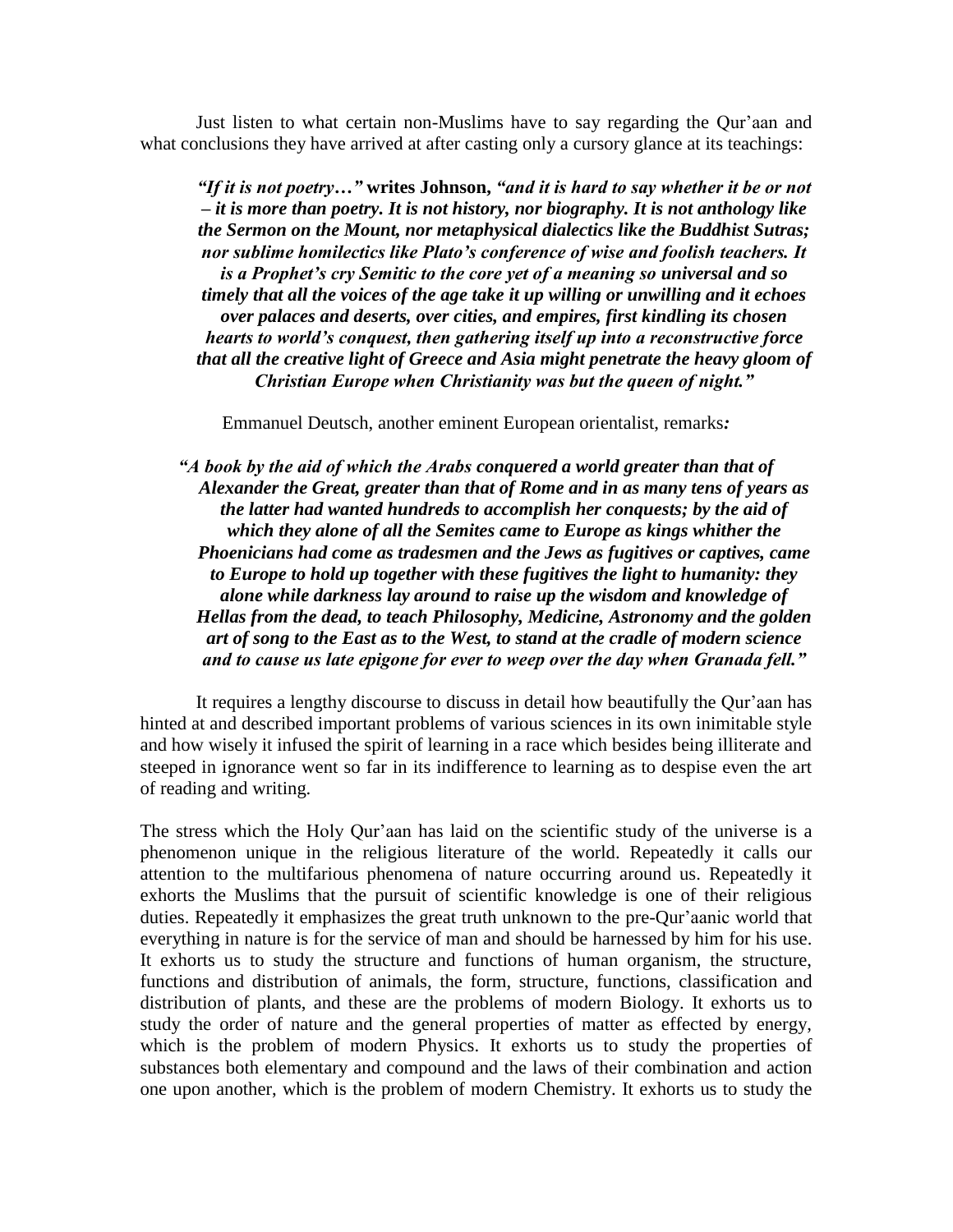structure and mineral constitution of the globe, the different strata of which it is composed, the changes that take place in its organic and inorganic matter, etc., etc., which are the problems of modern Geology. It exhorts us to study the general description of the earth, its physical divisions into seas, rivers, mountains, plains, etc., and the minerals, plants and animals in each, and its political divisions, which are the problems of modern Geography. It exhorts us to study the causes which bring about the alternation of day and night and the variation of seasons, the movements of the planets and other celestial phenomena, which are the problems of modern Astronomy.

It exhorts us to study the movements of winds, the formation and evolution of clouds and the production of rain, and other similar phenomena, which are the problems of modern Meteorology.

Allow me now to quote a few verses from the Holy Qur'aan which explain wisdom as synonymous with science and which refer to the whole universe as the field for scientific enquiry and investigation, thus making a comprehensive appeal for the cultivation of every conceivable branch of science. The Holy Book says:

*"Lo! In the creation of the heavens and the earth, and the alternation of night and day, and the ships which run upon the sea with that which is of use to men, and water which Allaah (i.e., God) sendeth down from the sky, thereby reviving the earth after its death, and dispersing all kinds of beasts therein, and (in) the ordinance of the winds, and the clouds obedient between heaven and earth: are signs for people who have sense."* (Chap. 11: Verse 164).

*"Lo! In the creation of the heavens and the earth and (in) the difference of night and day are signs for the wise."* (Chap. III: Verse 190).

*"Lo! In the difference of day and night and all that Allaah hath created in the heavens and the earth are portents, verily, for people who ward off* (*evil)."* (X: 7)

*"And in the earth are portents for those whose faith is sure."* (LI: 20).

"*Will they not regard the camels, how they are created? "And the heaven, how it is reared aloft? "And the mountains how they are set up? "And the earth, how it is made a vast expanse?"* (LXXXVIII: 17-20)

As regards the formation of the universe with all the multifarious forms of life existing in it, the Qur'aan clearly teaches the process of evolution. The very first attribute of Allaah given in the first chapter of the Qur"aan is *Rabb-ul-Alameen*, i.e., one who has created the universe by a process of evolution, which process is still in progress in various forms.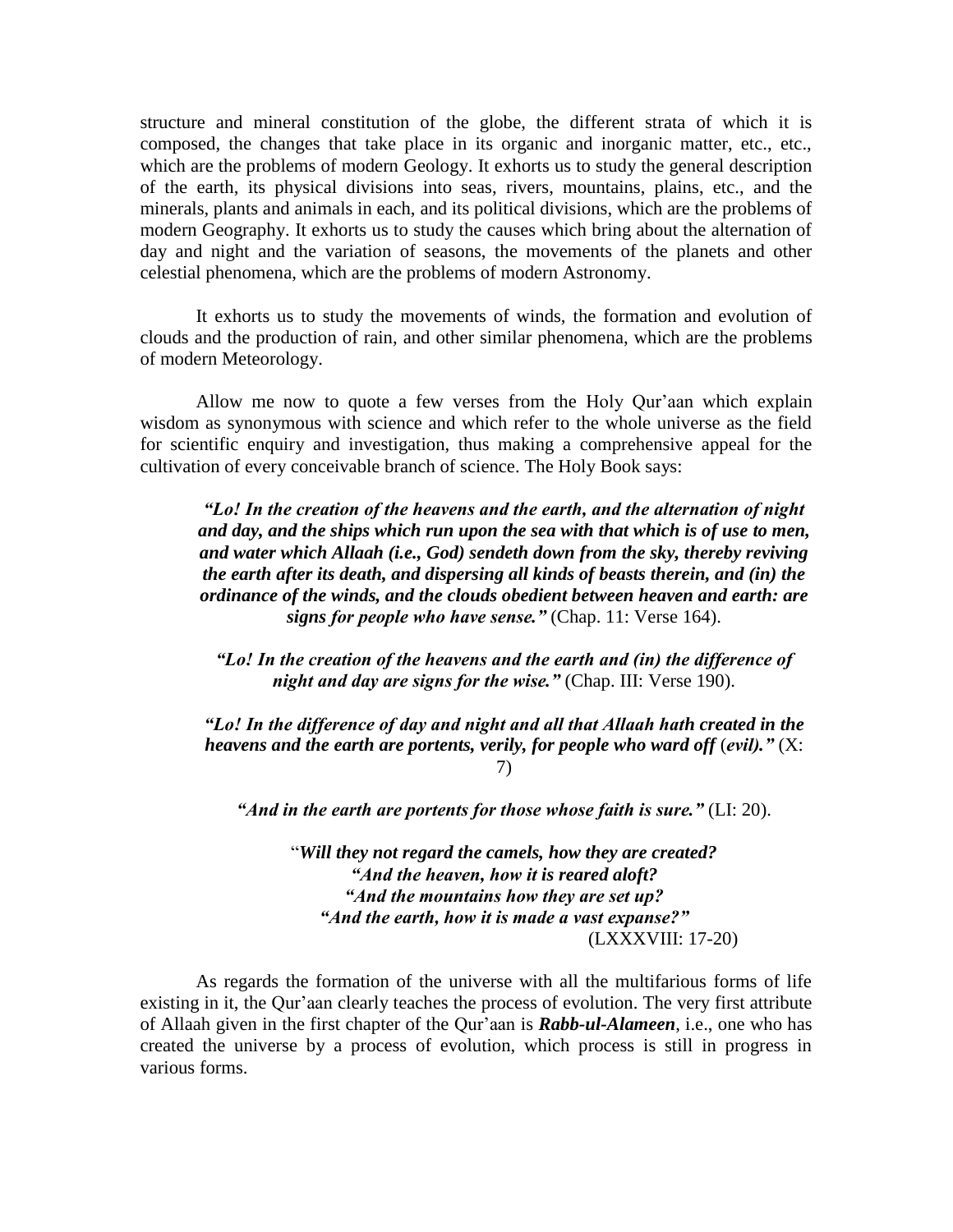Now listen to the beautiful scientific passages of the Qur"aan relating to human organism and life:

*"What aileth you that ye hope not toward Allaah for dignity. When He created you by (divers) stages?..."* (LXXI: 13-14)

*"Verily We created man from a product of wet earth: then placed him as a drop (of seed) in a safe lodging; then fashioned We the drop of clot; then fashioned We the clot a little lump; then fashioned We the little lump bones; then closed the bones with flesh: and then produced it as another creation. So blessed be Allaah the best of creators."* (XXIII: 12-13-14).

"*He created you in the wombs of your mothers, creation after creation in a threefold gloom."* (XXXIX: 6).

As regards the physical ailments of human organism, the Qur'aan refers to natural products as the remedy in such pregnant words as these:

# *"And thy Lord inspired the bee saying: choose thou habitations in the hills and in the trees and in that which they thatch; then eat of all fruits, and follow the ways of they Lord, made smooth (for thee). There cometh forth from their bellies a drink diverse of hues, wherein is healing for mankind. Lo! Herein is indeed a portent for people who reflect."* (XVI: 68-69).

Now let me quote a few verses relating to the scientific study of plant life. How irresistible is the appeal contained in these words:

*"He (i.e., Allaah) it is Who sendeth down water from the sky, and therewith We (i.e., Allaah) bring forth buds of every kind; We bring forth the green blade from which We bring forth the thick-clustered grain; and from the date-palm, from the pollen thereof, spring pendant bunches; and (We bring forth) gardens of grapes and the olive, and the pomegranate, alike and unlike. Look upon the fruit thereof, when they bear fruit, and upon its ripening. Lo! Herein verily are signs for a people who believe.*" (VI: 100).

The animal world is no less important according to the teachings of the Qur"aan. It says:

*"And lo! In the cattle here is a lesson for you. We give you to drink of that which is in their bellies, from betwixt the refuse and the blood, pure milk palatable to the drinkers."* (XVI: 66).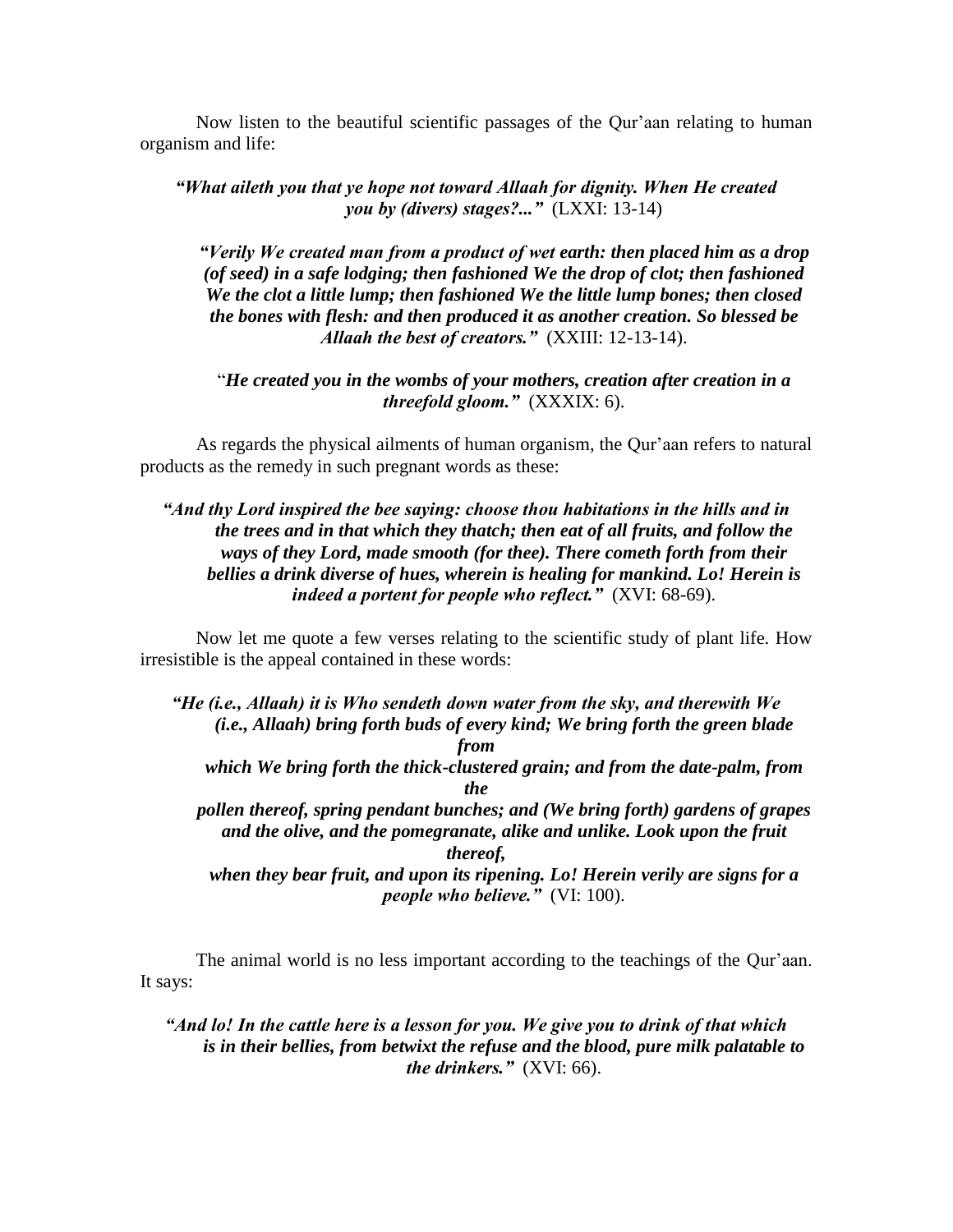#### *"And Allaah hath created every animal of water. Of them there is (a kind) that goeth upon its belly and (a kind) that goeth upon two legs and (a kind) that goeth upon four. Allaah createth what He will. Lo! Allaah is able to do all things.*

#### *"Verily We have revealed clear communications*…" (XXIV: 45-46).

But the Qur'aan does not stop at merely calling our attention to the study of the worlds of minerals, plants and animals. It teaches some great fundamental truths unknown before and of which modern scientists have only recently caught but a faint glimpse.

Before the advent of the Qur"aan scientific thought classified the world into four divisions:

(1) Rational animals, i.e., mankind, who possessed sex-distinction and were endowed with the faculties of reason and articulate speech and a spiritual consciousness;

(2) Irrational animals, who, though possessing life and having sex-distinction had neither any spiritual consciousness nor enjoyed the gifts of reason and articulate speech;

(3) plants, who, though possessing the quality of growth and decay, were totally devoid of consciousness, reason, articulate speech and sex-life;

(4) The rest of the world was constituted of "inanimate" objects totally lifeless and completely devoid of the qualities of growth and decay, consciousness, reason, language and sex-life.

Then came the Qur'aan and revolutionised the whole scientific outlook.

It proclaimed that the tiniest particle and the frailest leaf possessed consciousness peculiar to their own types of life. It asserted that the gift of language was not confined to mankind alone but extended to the worlds of irrational animals, plants and even what are called "inanimate" objects. Nay, it went further and thought that this gift was employed by them to hymn the praises of their Creator of whose existence and of their relationship with Him they were thoroughly conscious:-

*"And Solomon was David"s heir. And he said, O mankind, Lo! We have been taught the language of birds, and have been given abundance of all things. This surely is a manifest Grace*." (XXVII: 16)

*"… and there is not a thing but hymneth His praise; but ye understand not their praise*." (XVII: 44)

*"Hast thou not seen that Allaah, He it is Whom all who are in the heavens and the earth praise, and the birds in their flight? Of each He knoweth verily the worship and the praise: and Allaah is aware of what they do."* (XXIV: 41)

The Holy Qur"aan taught that sex-distinction was not restricted to the animal worlds alone but existed in the world of plants and even minerals: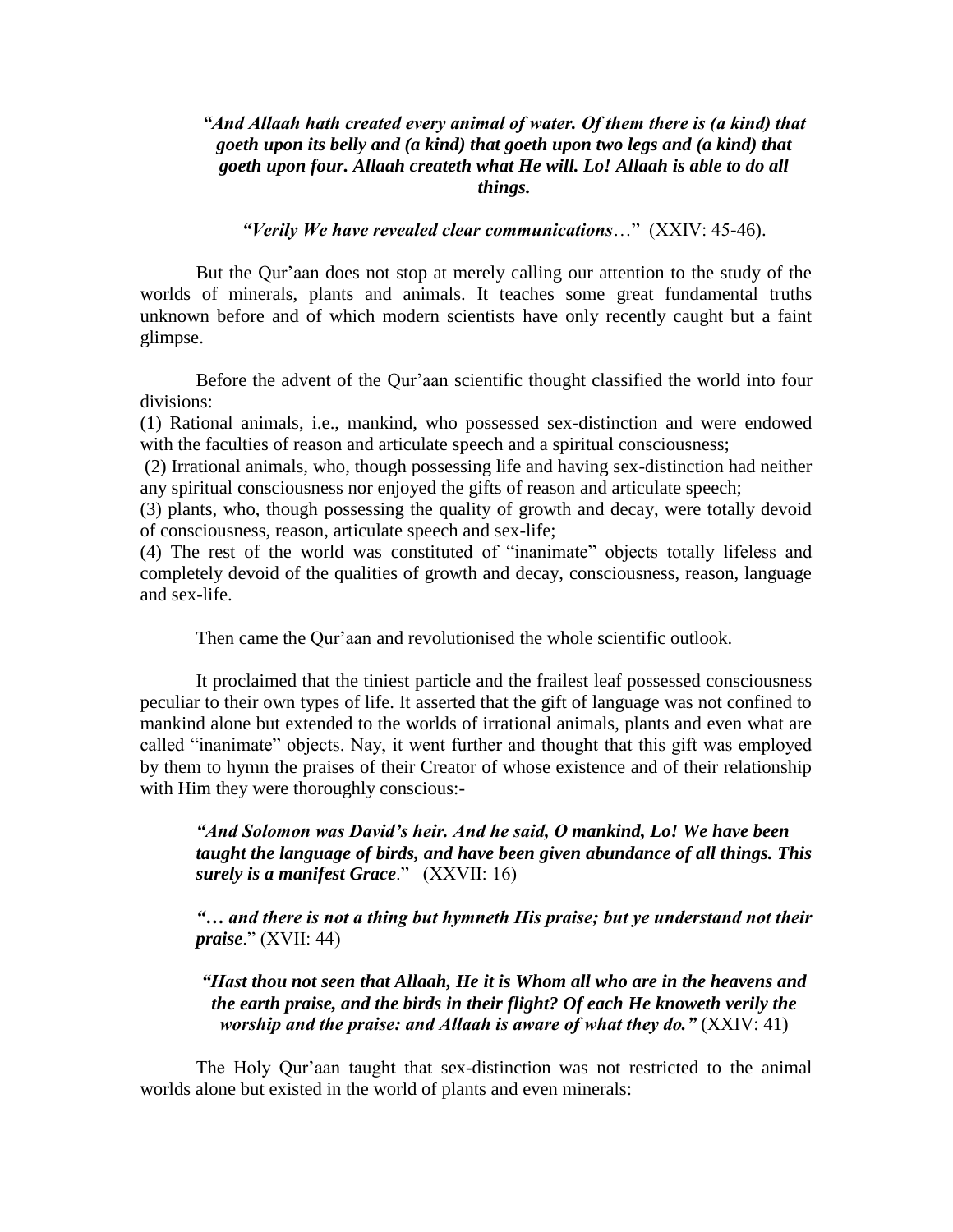*"And all things We have created by pairs (male and female) that haply ye may reflect*." (LI: 49).

*"Glory be to Him who created (wedded) pairs of all things of that which the earth growth and of themselves, and of that which they know not*!" (XXXVI: 35).

*"…And of all fruits He placed therein two spouses (male and female)… Lo! Herein verily are signs for people who reflect."* (XIII: 3).

The Holy Qur'aan invited our attention to the social life of animals. How remarkable are the words:

## *"There is not an animal in the earth, nor a bird that flieth with its two wings but they are communities like unto you. We have neglected nothing in the Book. Then unto their Lord will they be gathered."* (VI: 38).

Let me now quote a few verses which invite our attention to the fundamental problems of chemistry, the properties of substances and the principles governing their combination and action one upon another:

### *"And whatsoever He hath created for you in the earth for diverse hues, Lo! Therein is indeed a portent for people who take heed."* (XVI: 13).

## *"And He it is who hath given independence to the two seas; one palatable sweet, and the other saltish, bitter; and hath set a bar and a forbidding bar between them."* (XXV: 53).

Geological and Geographical and Meteorological studies have received due consideration in the pages of the Qur"aan. The mineral constitution of the globe with special reference to the strata of which it is composed, the phenomena of night and day and of rain and snow-fall, the classification of land into plains and mountains, the diversity of peoples and fauna and flora have been beautifully mentioned to arouse our scientific interest. Thus says the Qur'aan:

*"Hast thou not seen that Allaah causeth water to fall from the sky, and We produce therewith fruits of diverse hues; and among the hills are streaks white and red, of divers hues and (others) ravenblack;*

*"And of men and beasts and cattle, in like manner, of divers hues? The erudite among His bondmen fear Allaah alone. Lo! Allaah is Mighty, forgiving."* (XXV: 27-28).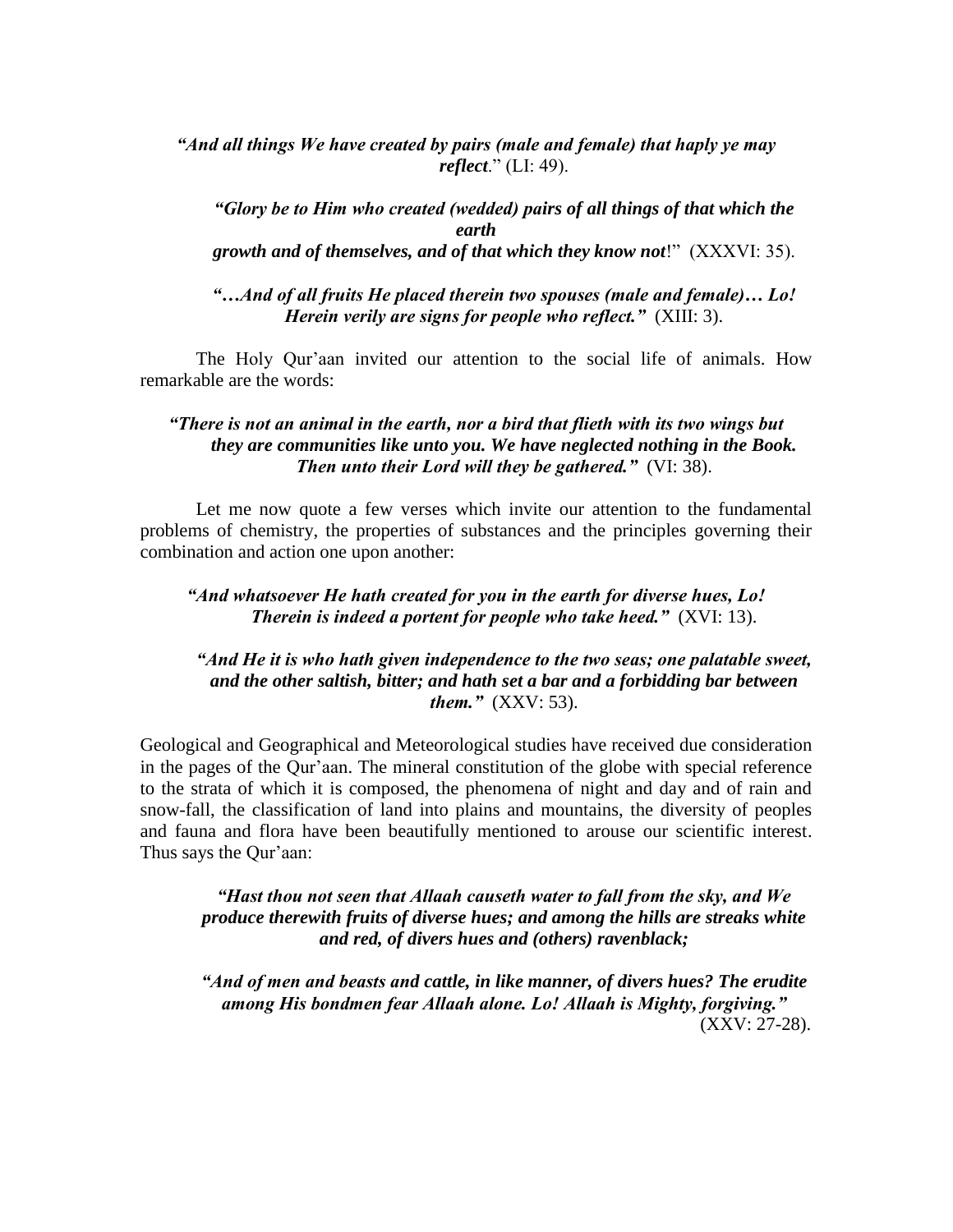*"Hast thou not seen how Allaah wafteth the clouds, then gathereth them, then maketh them layers, and thou seest the rain come forth from between them: He sendeth down from the heaven mountains wherein is hail…*

*"Allaah causeth the revolution of the day and the night. Lo! Herein is indeed a lesson for those who see."* (XXIV: 43:44).

*"And of His signs are the creation of heavens and the earth, and the diversity of your languages and colours. Lo! Herein indeed are portents for the learned."* (XXX: 22).

*"Allaah sendeth down water from the sky and therewith reviveth the earth after her death. Lo! Herein is indeed a portent for a folk who listen." (XVI: 65).*

*"A sign unto them is the dead earth; We revive it, and We bring forth from it grain so that ye eat thereof:*

*"And We have placed therein gardens of the date-palm and grapes, and We have caused springs of water to gush forth therein that they may eat of the fruit thereof, and their hands made it not. Will they not, then give thanks*?" (XXXVI: 33-34).

Repeated appeals have been made in the Qur"aan to study the celestial phenomena, with special reference to the revolutions of the planets in their orbits and their measurements, the alternation of day and night, and so on. So says the Qur"aan:

*"And among His signs are the night and the day and the Sun and the Moon."* (XLI: 37).

*"He, it is Who appointed the Sun splendour and the Moon a light, and measured for her stages, that ye might know the number of years, and the reckoning. Allaah created not all that save in truth. He detaileth the revelations for people who have knowledge."* (X: 6).

"*He is the Cleaver of the day-break, and He hath appointed the night for stillness, and the Sun and the Moon for reckoning. That is the ordinance of the Mighty, the Wise."* (VI: 97).

*"And the Sun runneth on to a term appointed for it (or the termination of its course). That is the ordinance of the Mighty, the Wise."* (XXXVI: 37).

(It was discovered in the  $19<sup>th</sup>$  century that the Sun with the whole solar system is running with a very high velocity towards the Dog Star to a term appointed for it.)

> "*And for the Moon We have ordained stages till it becomes again as an old shrivelled palm-leaf.*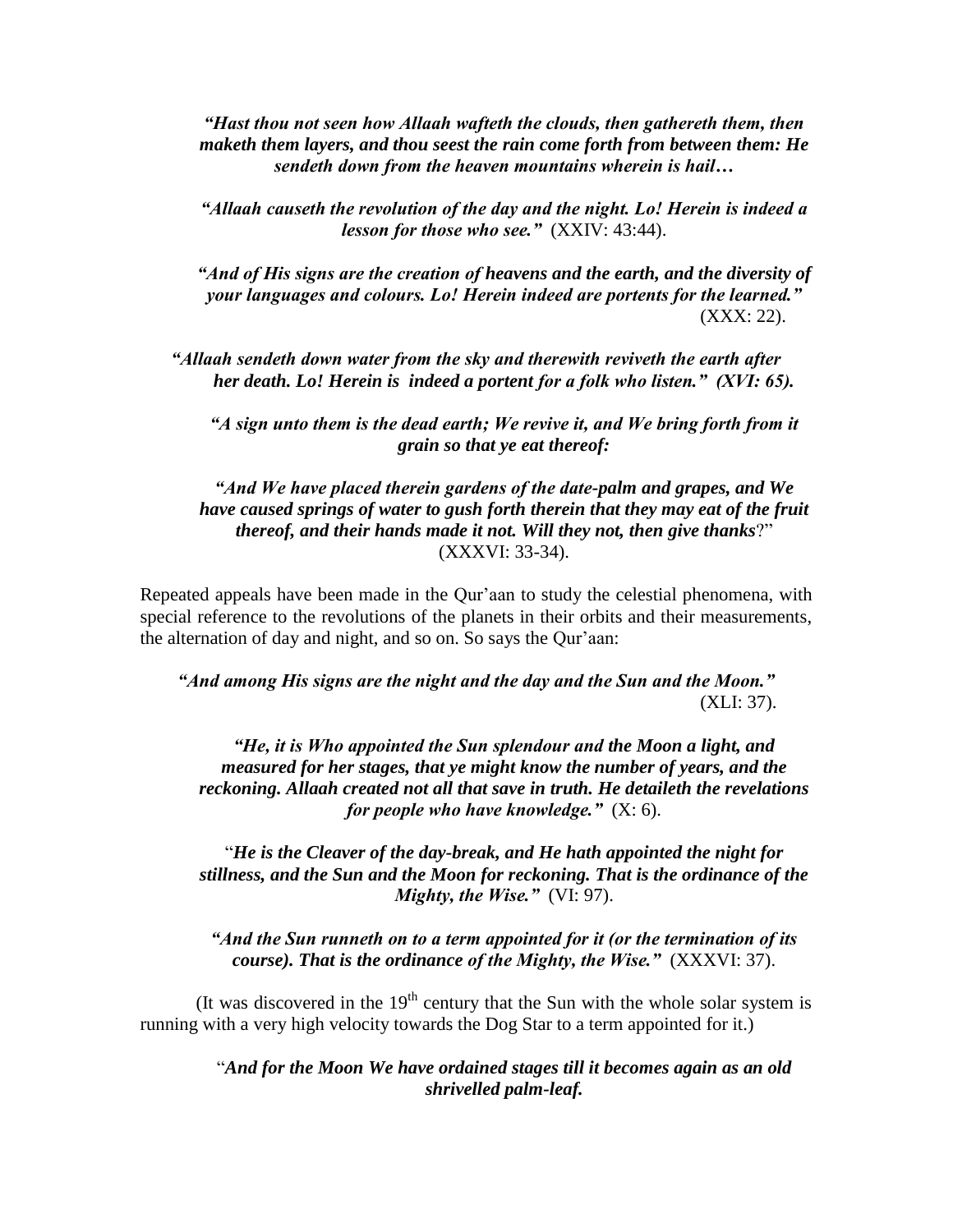#### *"It is not for the Sun to overtake the Moon, nor doth the night outstrip the day; and all float on in a sphere."* (XXXVI: 38-39).

This signifies the movement of our solar system in space.

Several references to the problems of physics have already occurred in passages quoted in connection with other subjects. Here I might quote only two particularly beautiful passages relating to the phenomenon of light and heat.

### *"Hast thou not seen how thy Lord hath spread the shade – And if He willed He could have made it still- then We have made the Sun its pilot;*

#### *"Then We withdraw it unto Us a gradual withdrawal?"* (XXV: 45-46).

Count Ramford describes heat  $-$  a form of energy that could be produced by mechanical work. How beautifully did Qur"aan explain it long before:

# "*He hath made for you fire from the green trees, and behold: ye kindle from it."* (XXXVI: 79).

Another particularly remarkable passage refers to the principles of aerostatics:

#### *"Have they not seen the birds obedient (to the Law of Allaah) in mid air? None holdeth them save Allaah. Lo! Herein, verily are portents for a people who believe*. (XVI: 79).

In short, the Glorious Prophet of Islam spiritualised science by including its acquisition among the duties of a Muslim. He placed the study of science on a level higher than worship, thus pointing to the fact that pleasure obtained by worshipping the Creator is increased according as one"s knowledge of His creation increases. I may cite here a few sayings of the Holy Prophet relating to this phase of his teaching.

# He said: *"One hour"s meditation on the work of the Creator is better than seventy years" prayer."*

#### *"To listen to the instruction of science and learning for one hour is more meritorious than standing up in prayer for a thousand nights."*

#### *"To listen to the words of the learned and to instill into the hearts the lessons of science is better than religious exercises."*

Inspired by these exhortations of their Teacher, the Muslims focused their attention on the cultivation of philosophy and science. But to talk of learning and wisdom before a savage and ignorant world and to present a rational religion which cuts at the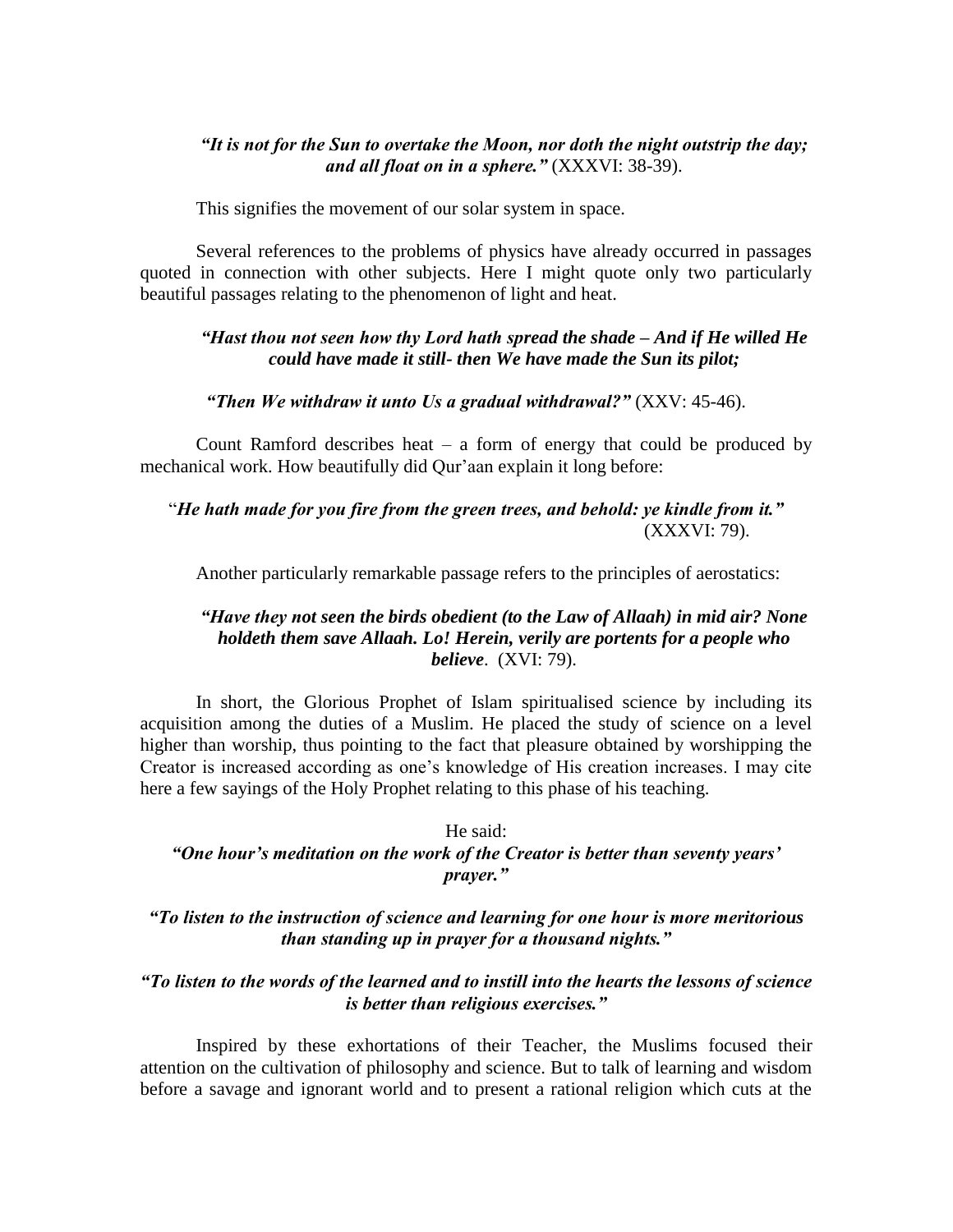very roots of credulity and superstition was not easy task. Hence if on the one hand the Arabian Prophet had to count with the wild opposition of the savage hordes of Arabia which could be made to subside only after years of wise and patient handling, his followers had also to face similar situations wherever they went.

Europe, which is intoxicated today with material progress was then enchained in the fetters of superstition and rendered meek submission to the idol of church authority. The dignitaries of the Church, whose very first basic doctrine was "*beyond the most extended limit of human intellect fully to comprehend*" and *"a profound mystery"* in the words of Dr. Robinson and thus beyond the reach of reason perceived in the intellectual movement of Islam and its rational religious spirit was a real danger to their dogmas and their personal prestige. The rational spirit of Islam and the dogmatic teachings of the Church could not be reconciled. Consequently the whole Christendom rose like one man to thwart and throttle the Islamic civilization, not with the weapons of logic but with fire and sword, with the result that though the cultivation of learning had been one of the main factors in the scheme of Muslim society from the very first, the followers of Islam had to spend one full century in breaking up the forces of opposition before they could find a safe and cool atmosphere for their intellectual mission.

The first foreign intellectual current which Islam experienced after setting its foot beyond the territory of Hedjaz was Greek Philosophy and Science which, owing to lack of patronage and indifference, nay violent opposition of the Christian Church, was more dead than living and Muslims, who had been taught by their Glorious Teacher that "*All knowledge was the lost property of the Believer, he should take hold of it wherever he finds it,"* devoted themselves with full enthusiasm to their study and soon mastered them. Draper, the reputed historian of Europe, in his remarkable book **"Conflict between Religion and Science**" refers to this fact in these words:

#### "*In less than a century after the death of Muhammad translations of the chief Greek philosophical authors had been made into Arabic."*

And these were only the beginnings of a great movement. The scientific spirit of Islam manifested itself at its full when the Abbasids came to power in Bagdad, and the Muslim nation which had till then won laurels on the battlefields busied herself heart and soul in intellectual pursuits. A modern Muslim historian, the Rt. Hon. Syed Ameer Ali, P. C., in **The Spirit of Islam** page 370) refers to this fact in these eloquent words:

*"Each great nation of the world has had her golden age. Athens had her Periclean era; Rome her Augustan age; so too had the Islamic world its epoch of glory; and we may with justice look upon the period which elapsed from the accession of Mansur to the death of Mutazid-billah, with only a brief intermission during the reign of Mutawakkil, as an epoch of equal, if not of superior greatness and magnificence. Under the first six Abbasid Caliphs, but especially under Mamun the Moslems formed the vanguard of civilization. The Saracenic race by its elastic genius as well as by its central position – with the priceless treasures of dying Greece and Rome on one side, and of Persia on the*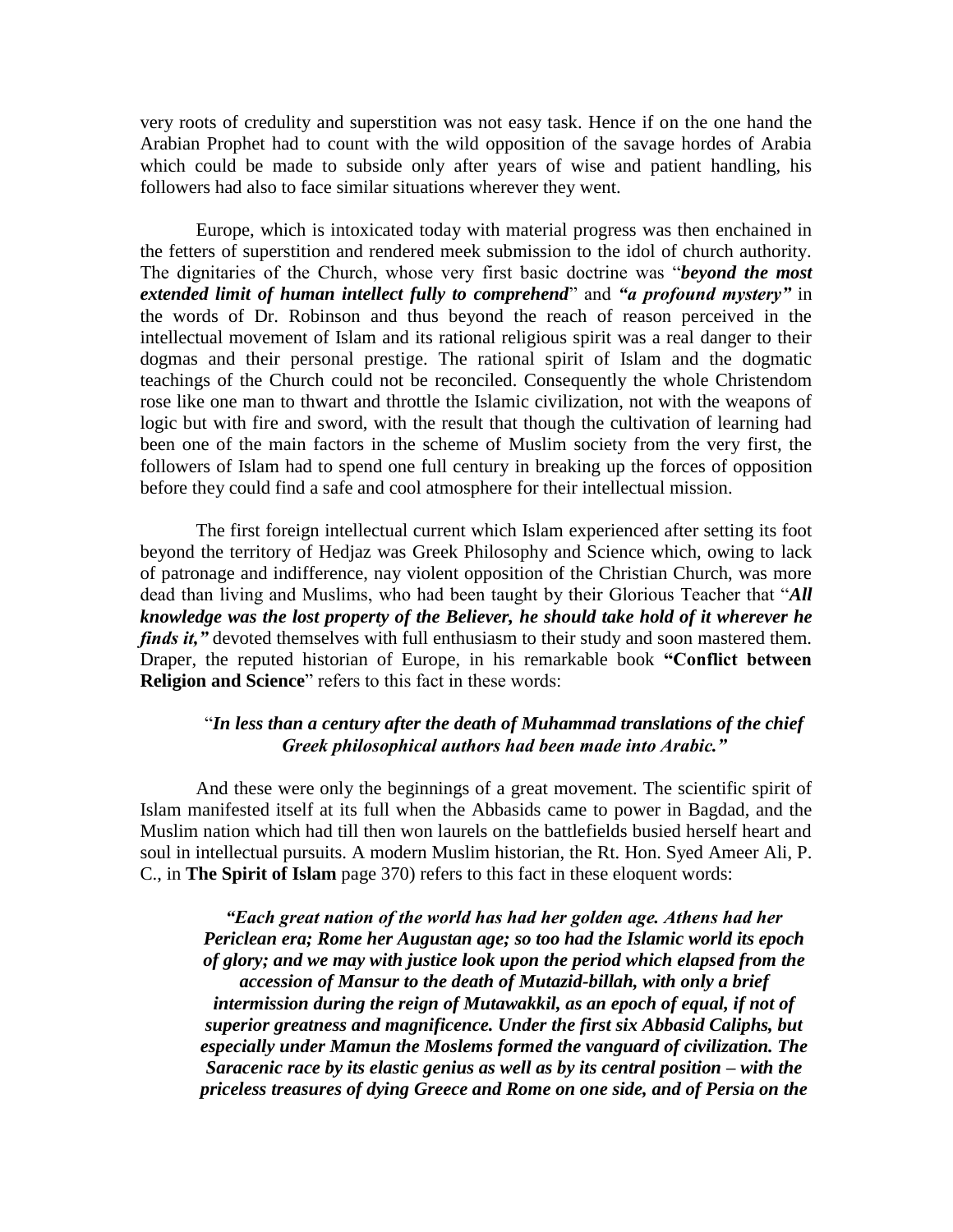*other, and India and China far away sleeping the sleep of ages – was preeminently fitted to become the teacher of mankind. Under the inspiring influences of the great Prophet, who gave them a code and a nationality, and assisted by their sovereigns, the Saracens caught up the lessons of wisdom from the East and the West, combined them with the teachings of the Master, and "started from soldiers into scholars"."*

# *"The Arabs,"* says Humboldt, "*were admirably situated to act the part of mediators, and to influence the nations from the Euphrates to the Guadalquivir and Mid-Africa. Their un-exampled intellectual activity marks a distinct epoch in the history of the world."*

Though there is not a branch of knowledge which is not indebted to the Muslims. I shall, owing to the shortness of time at my disposal, confine myself only to some important sciences by way of illustration and it shall reveal to you that they not only made a great advance in the realm of science but were proud originators of many of its branches.

I have said at the very outset that it is one of the principles of Islam not to accept anything without a thorough investigation. So when in the case of religious beliefs, a belief in which is usually demanded by other religions on the basis of the pleas that reason has no right to interfere in matters of religion, the Muslims were taught the principle: *"first satisfy your intellect through sound reasoning; faith will automatically spring up,"* how was it possible for them to be credulous in their views of the physical world and to form their opinions without thorough investigation and sound experiments? This mentality, once created, gave them a scientific vision and made them pioneers in the field of science. Their fundamental advance in science was the introduction of Inductive Method, which they had been taught by the Qur"aan, and but for this, science would never have emerged from its primitive character and attained to its modern usefulness. According to an eminent historian, *"The method of experimentation was substituted for theorising and the crude ideas of the ancients were developed into positive science."* Briffault in his **Making of Humanity** makes these thought-provoking observations (pp. 202, 190).

*"It was under their successors at the Oxford School that Roger Bacon learned Arabic and Arabic Science. Neither Roger Bacon nor his later namesake has any title to be credited with having introduced the experimental method. Roger Bacon was no more than one of the apostles of Muslim Science and method to Christian Europe; and he never wearied of declaring that knowledge of Arabic and Arabic Science was for his contemporaries the only way to true knowledge. Discussions as to who was the originator of the experimental method… are part of the colossal misrepresentation of the origins of European civilization. The experimental method of Arabs was by Bacon"s time widespread and eagerly cultivated throughout Europe.*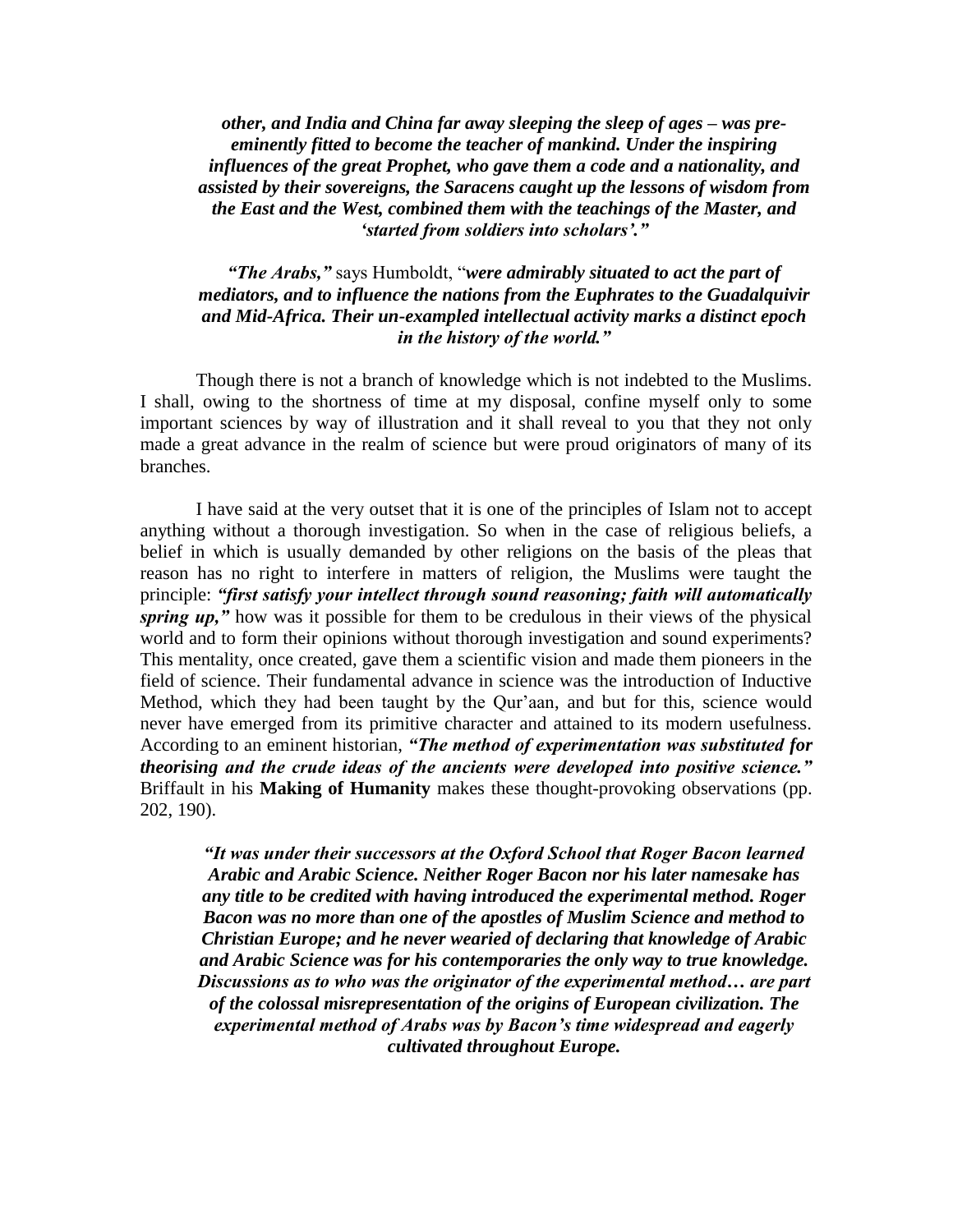*"Science is the momentous contribution of Arab Civilization to the modern world; but its fruits were slow in ripening. Not until long after Moorish culture had sunk back into darkness did the giant to which it had given birth rise in his might. It was not science only which brought Europe back to life. Other and manifold influences from the civilization of Islam communicated its first glow to European life.*

*"For although there is not a single aspect of European growth in which the decisive influence of Islamic culture is not traceable, nowhere is it so clear and momentous as in the genesis of that power which constitutes the permanent distinctive force of the modern world and the supreme source of its victory – natural science and the scientific spirit.*

*"The debt of our science to that of the Arabs does not consist in startling discoveries of revolutionary theories; science owes a great deal more to Arab culture, it owes its existence. The ancient world was, as we saw, pre-scientific. The astronomy and mathematics of the Greeks were a foreign importation never thoroughly acclimatized in Greek culture. The Greeks systematised, generalised and theorised, but the patient ways of investigation, the accumulation of positive knowledge, the minute methods of science, detailed and prolonged observation and experimental enquiry were altogether alien to Greek temperament. Only in Hellenistic Alexandria was any approach to scientific work conducted in the ancient classical world. What we call science arose in Europe as a result of a new spirit of enquiry of new methods of investigation; of the method of experiment, observation, measurement; and of the development of mathematics in a form unknown to the Greeks. That spirit and these methods were introduced into the European world by the Arabs."*

The remarks of Draper are also worth quoting in this connection. He observes (Conflict: pp. 112):

*"The essential characteristics of their (Arabs) method are experiment and observation; geometry and mathematical sciences they look upon as instruments of reasoning. In their numerous writings on mechanics, hydrostatics, optics it is interesting to remark that the solution of a problem is always obtained by performing an experimental observation. It was this that made them the originators of chemistry, that led them to the investigation of all kinds of apparatus for distillation, sublimation, fusion, filtration, etc., that in astronomy caused them to appeal to divided instruments, as quadrants and astrolabes, in chemistry to employ the balance, the theory of which they were perfectly familiar with, to construct tables of specific gravities and astronomical tables as those of Baghdad, Spain, Samarcand, that produced their great improvement, in geometry, trigonometry, the invention of algebra and the adoption of Indian numeration in arithmetic. Such were the results of their preference of the inductive methods… their declining the reveries of Plato."*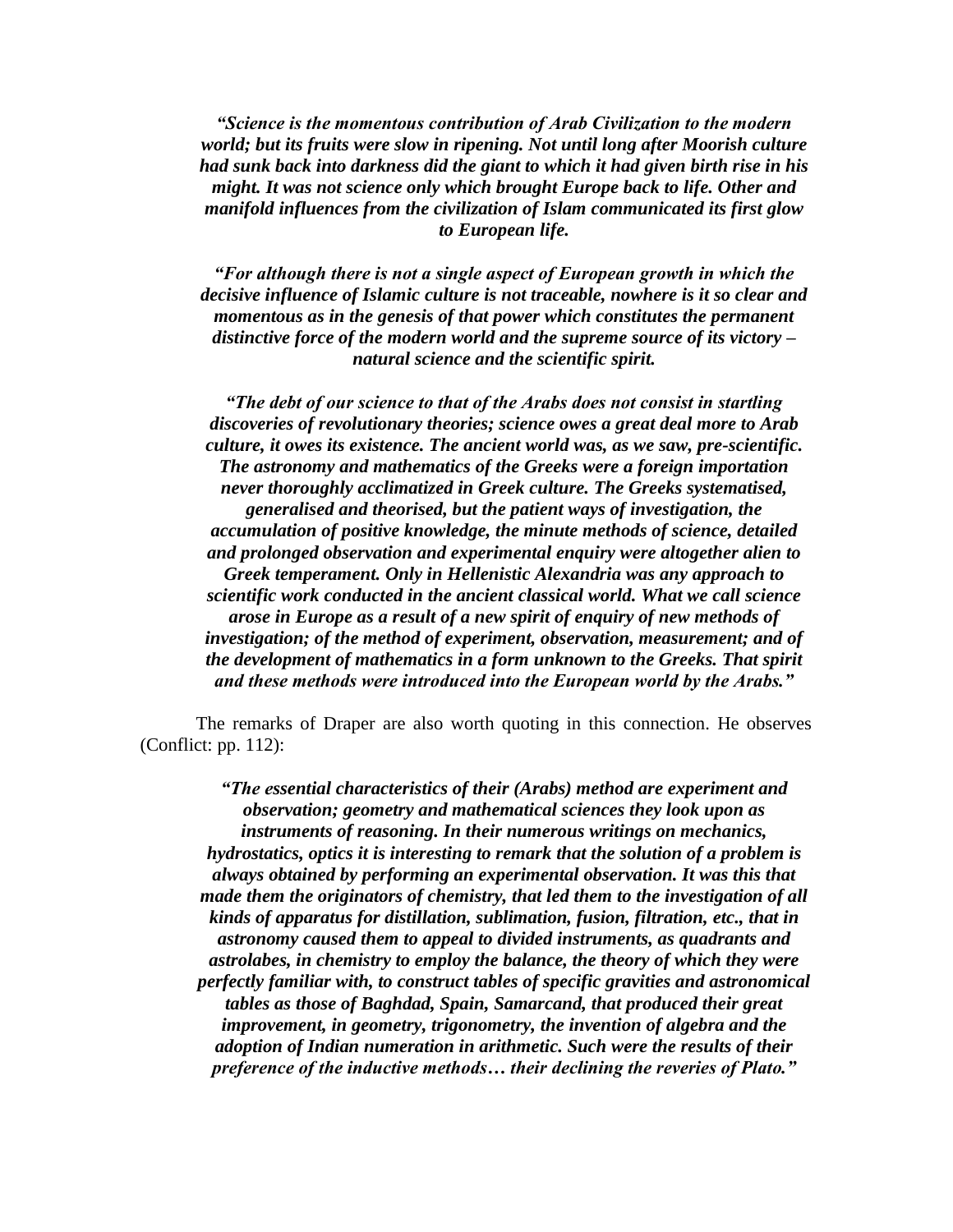The repeated appeal of the Qur'aan to observe and study the phenomena of nature and the laws working therein was responsible for creating a taste for physics among the Muslims. They acquired the knowledge of the ancient physicists, corrected their views and made epoch-making contributions to the subject. At the height of its power the Muslim world produced thousands of physicists like Al-kindi, Ibn-i-Sina (Avicenna) Abdur Rehman Sufi, Al-Beiruni, Omar Ibn-i-Khalladun, Yakub Ibn-i-Tarik, Muslimah al-Maghrbi, Ibn-i-Rushd (Averros) Hasan Ibn-i-Haitham (Alhazen) and Ibn-i-Yunus, the famous inventor of the pendulum and the measurement of time by its oscillations. I might briefly touch here upon the work of one of them, Alhazen, to give you an idea of the genius of Muslim physicists.

"*Hasan Ibn-i-Haitham, commonly called Alhazen, and famous for the discovery of atmospheric refraction,"* says Rt. Hon. Syed Ameer Ali, *"flourished about the end of the eleventh century, and was a distinguished astronomer and optician. He was born in Spain, but resided chiefly in Egypt. He is best known in Europe by his works on optics, one of which has been translated into Latin by Risner. He corrected the Greek misconception as to the nature of vision, and demonstrated for the first time that the rays of light come from the external objects to the eye, and do not issue forth from the eye, and impinge on external things. He determined the retina as the seat of vision, and proved that the impressions made upon it were conveyed along the optic nerves to the brain. He explained the phenomena of a single vision by the formation of visual images on symmetrical portions of the two retinas. He discovered that the refraction of light varies with the density of the atmosphere, and that atmospheric density again varies with the height. He explained accurately and clearly how in consequence of this refraction, astral bodies are seen before they have actually risen and after they have set, and demonstrated that the beautiful phenomena of twilight was due to the effect of atmospheric refraction combined with the reflecting action of the air upon the course of the rays of light. In his book called the Balance of Wisdom he discusses dynamical principles, generally supposed to be the monopoly of modern science. He describes minutely the connection between the weight of the atmosphere and its density, and how material objects vary in a rare and in a dense atmosphere. He discusses the submergence of floating bodies, and the force with which they rise to the surface when immersed in light or heavy media: he fully understands the principle of gravitation, and recognises gravity as a force. He knows correctly the relation between the velocities, spaces and times of falling bodies, and has very distinct ideas of capillary attraction*. (The Spirit of Islam, pp. 377-78).

The Qur"aanic exhortation to study the composition of matter led the Muslims to the cultivation of chemistry and gave them the proud position of the father of that science. The chemistry of the Greeks and their immediate successors was almost entirely concerned with the problem of transmuting baser metals into gold; their method too was, so to say, pre-scientific. It was in the hands of the Muslim chemists that it evolved itself into a positive science. It was they who established the fundamental principles on which the study of chemistry should proceed. They invented the physical balance and all kinds of apparatus for filtration, distillation, fusion, sublimation, etc., they discovered some of its most important re-agents – sulphuric acid, nitric acid, alcohol. Jabir Ibn-i-Hoyyan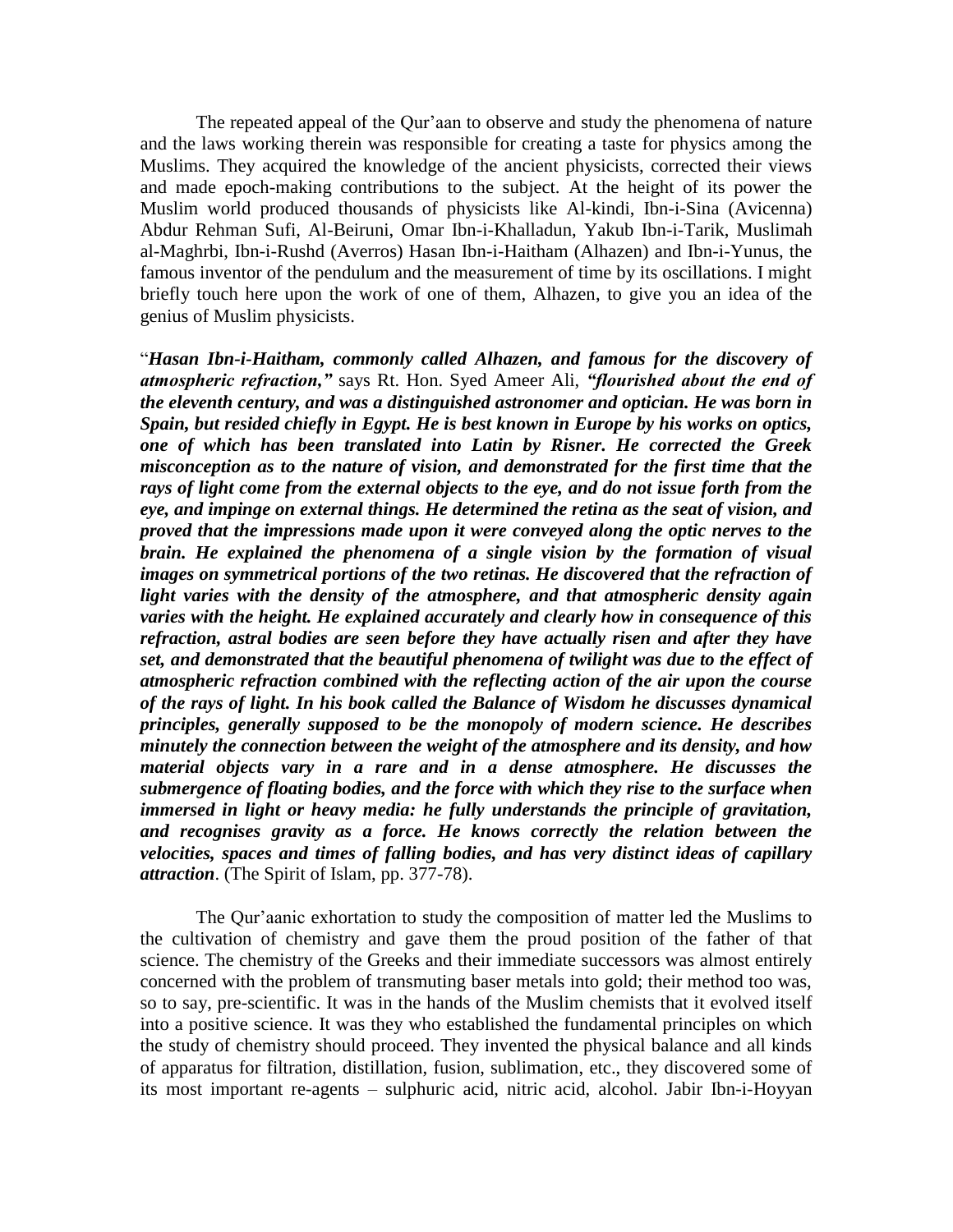(better known as Geber), Abu Bakr Muhammad Ibn-i-Zakaria ar-Razi, Ibn-i-Sina (Avicenna), Jildaki, to quote only a few names out of a long list of Muslim chemists, have left an indelible mark on the pages of history.

That the importance of experimental work in chemistry was fully recognised by Muslim scientists becomes thoroughly clear from the following words of Jabir, the true father of modern chemistry who, according to Ibn-i-Khallikan, "*compiled a work of two thousand pages in which he inserted the problems of his master (the Imam) Jafar as-Sadique, which formed five hundred treatises."* 

He says:

# *"The first essential is that thou shouldst perform practical work and conduct experiments.. For he who perform not practical work nor conducts experiments will never attain to the least degree of mastery."*

Elsewhere he gives ten rules for the practice of chemistry which are of great significance: (1) the operator should know the reason for performing each operation; (2) the instructions must be properly understood; (3) impossible and profitless processes should be avoided; (4) time and season must be carefully chosen; (5) it is best for the laboratory to be in a secluded place; (6) the chemist must have trusted friends; (7) he must also have leisure to conduct his experiments; (8) and patience and reticence; (9) and perseverance; (10) he must not be deceived by appearances into bringing his operations to too hasty conclusions.

*Medicine*:- "Islam has laid a very great stress on physical health and has made physical culture the religious duty of a Muslim. It has itself laid down laws of hygiene and sanitation, has given instructions regarding our diet and has pointed to natural products as remedies of our ailments. The Holy Prophet is reported to have said:

#### *"For every malady there is a remedy."*

The Muslims have consequently been the foremost in the cultivation of the sciences of medicine and physical culture. Humanity can never forget the debt it owes to them for their labours in this field of learning.

There is no denying the fact that the art of manufacturing drugs originated in the hands of the Greeks and that the idea of a systematic investigation of the properties of medicines was first conceived by Dioscorides but the credit of making medicine a fullfledged science undoubtedly goes to the Muslims. Anatomy and physiology rose in their hands from their crude state into positive sciences. The chemical pharmacy owes its existence to their genius and what are called dispensaries to-day are the products of Islamic civilization. The system of public hospitals, too, was brought into existence by the Muslim rulers.

The concern of the Muslim governments for the health of their subjects is amply borne out by the findings of Kremer and Sedillot. According to them the government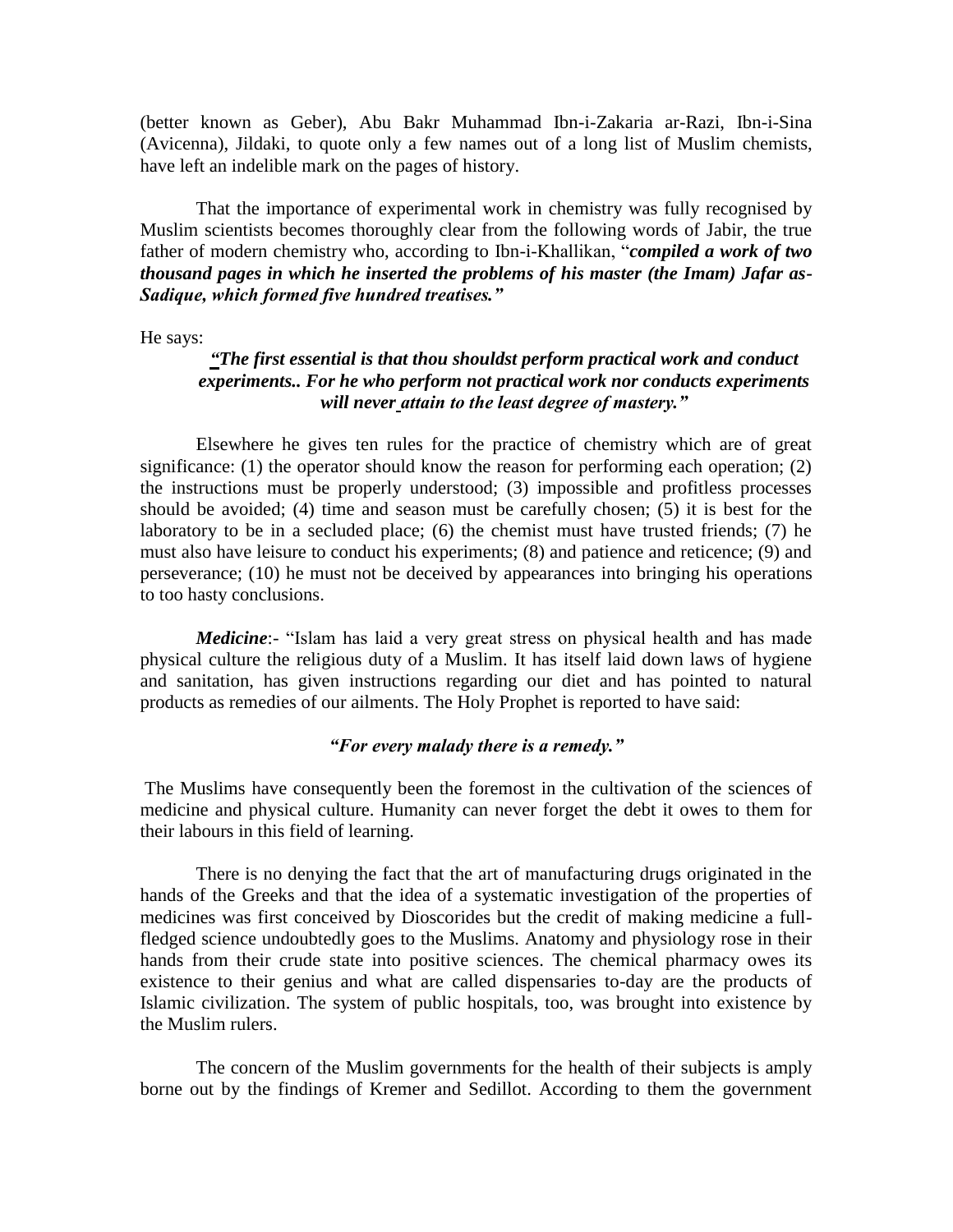maintained a large number of public dispensaries and the persons in charge of the dispensaries were under the control of the government. Great care was taken to regulate the price and quality of medicines. The state held regular examinations for physicians and pharmacists and licenses were awarded only to passed candidates who alone were entitled to practice.

To discuss in detail the historic achievements of Muslim physicians and surgeons at the present occasion is an impossible task. There have been thousands among them who have devoted their whole lives to this science and whose genius has won the admiration of the world. Abu Bakr Ibn-i-Zakeria ar-Razi, Ali Ibn-i-Abbas, Ibn-i-Sina, Abul Kasim Khalaf Ibn-i-Abbas, Abu Marwan Ibn-i-Abdul Malik Ibn-i-Zuhr, Ibn-i-Rushd, of Spain, Abdullah Ibn-i-Ahmed al-Beithar, Abul Hassan Ibn-i-Tilmiz, Abu Jafar Ahmed Ibn-i-Mohammed at-Tabib and Hibatullah are some of the most brilliant physicians and surgeons whose work has immortalised their names in history. Razi "filled successively the office of principal of the public hospital at Rai, Jundshapur and Baghdad. He wrote the Hawi, which Sedillot calls, "*un-corpus medical fort estima***.**" His treatises on small-pox and measles have been consulted by the physicians of all nations. He introduced the use of *minoratives***,** invented the Seton, and discovered the nerve of the larynx. He wrote two hundred medical works, some of which were published in Venice in 1510." "Ali Ibn-i-Abbas flourished fifty years later than Rhaze (or Razi). He published a medical work, consisting of twenty volumes, on the theory and practice of medicine… this work was translated into Latin in 1227, and printed at Lyons in 1523 by Michel Capilla. Ali-Ibn-i-Abbas corrected many of the errors of Hippocrates and Galen." "Avicenna (or Ibn-i-Sina) was unquestionably the most gifted man of his age; a universalist in genius and encyclopaedic in his writings. A philosopher, mathematician, astronomer, poet, and physician, he has left his influence impressed on two continents, and well deserves the title of Aristotle of the East. In spite of patriotic jealousy, his philosophic ideas exercised an undisputed sway for several centuries in the schools of the East as well as of Europe. Avicenna is commonly known in Asia as the *Sheikh par excellence*… He finished his medical studies in Bokhara at the age of eighteen, when he commenced an extraordinary political and philosophical career… wrote his great works, the *Kanun* and the *Arjuza*, afterwards the foundation of all medical knowledge." "Albucasis (or Abul Kasim Khalaf Ibn-i-Abbas) was not only a physician but a surgeon of the first rank. He performed the most difficult surgical operations in his own obstetrical department. In operations on women, we are informed by him, in which considerations of delicacy intervened, the services of properly instructed women were secured. The ample description he has left of the surgical instruments employed in his time gives an idea of the development of surgery among the Arabs. In lithotomy he was equal to the foremost surgeons of modern times." "Ibn-i-Zuhr or Avenzoar was one of the most distinguished physicians of his age. Born at Penaflor, he entered after finishing his medical and scientific studies the service of Yusuf Ibn-i-Tashfin, the great Almoravide monarch of Africa, who covered the rising physicians with honours and riches. Ibn-i-Zuhr joined, like Albucasis, the practice of medicine with surgery. He was the first to conceive the idea of bronchotomy, with exact indications of the luxations and fractures, and discovered several important maladies with their treatment. His son followed in his father's steps and was the chief surgeon and physician of Yusuf Ibn-i-Tashfin's army."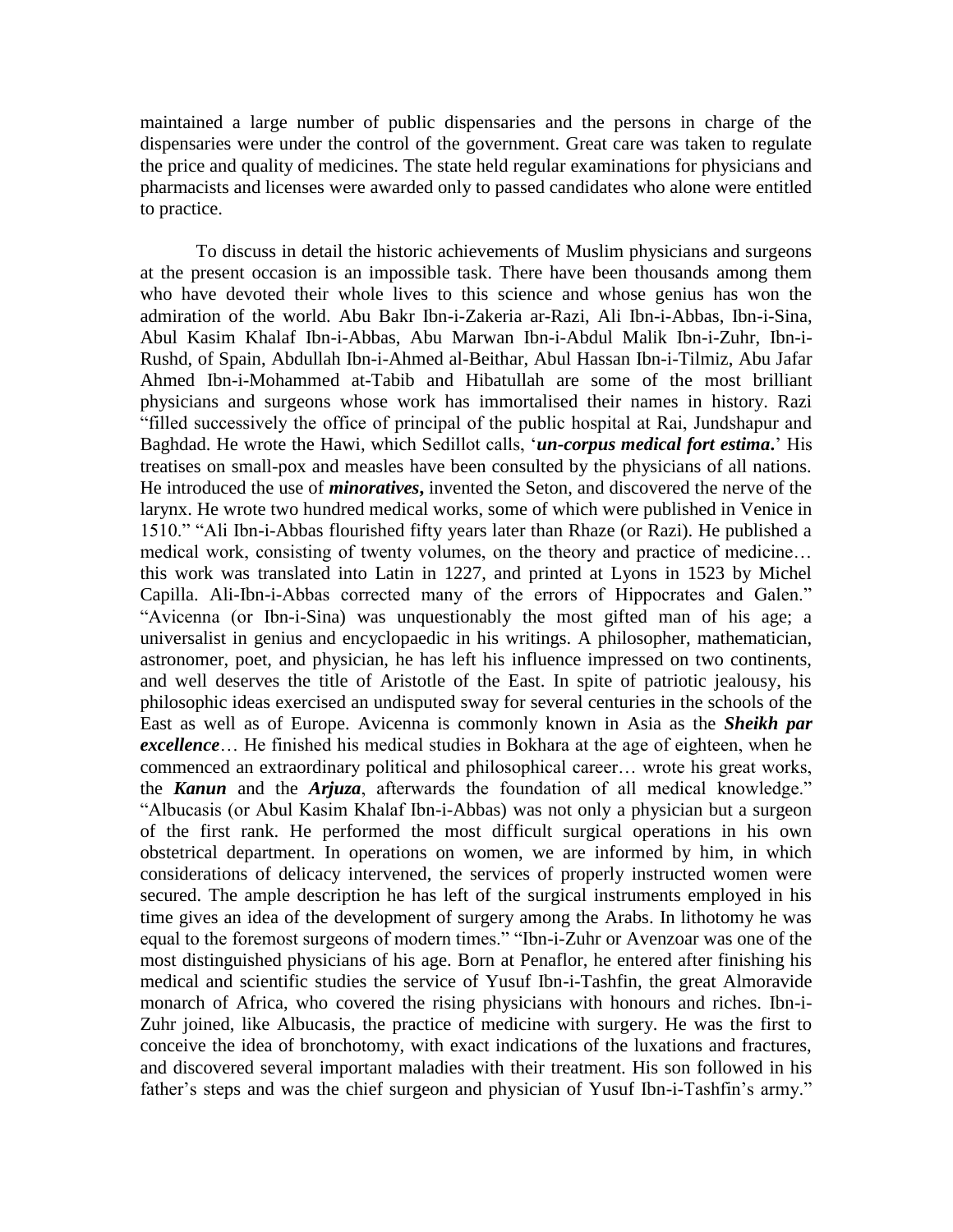"Al-Beithar (or the veterinary) travelled all over the East to find medicinal herbs on which he wrote an exhaustive treatise."

#### Modern medicine has, like most other sciences, evolved out of Muslim medicine, and, as Draper points out "*the first medical college established in Europe was that founded by the Saracens at Salarno in Italy.*" (Conflict: pp. 115).

*Biology*:- While reviewing the Qur'aanic exhortation to cultivate science, I have already shown, though very briefly, how forcefully it has appealed to the Muslims to study plant-life. Now I shall briefly touch upon their pioneer work in this field in the words of an eminent historian:-

### *"Botany they advanced far beyond the state in which it had been left by Dioscorides and augmented the herbology of the Greeks by the addition of two thousand plants. Regular gardens existed both in Cordova and Baghdad, at Cairo and Fez for the education of pupils, where discourses were delivered by the most learned in sciences."*

The works of Muslim scientists in zoology was no less remarkable, for the Qur"aan has referred to animal life as constituting a mighty sign of the greatness and glory of the Lord. Among Muslim zoologists Ad-Damiri ranks supreme. He is famous for his history of animals, a work which according to Ameer Ali, "*forestalled Buffon by seven hundred years."*

*Geology and Geography***:-** The Qur"aanic injunction to ponder over the problems of the formation of the earth and the conditions of life obtaining thereon was greatly responsible for infusing in the Muslims an enthusiasm for geological and geographical studies. Geology was cultivated by the Muslim scientists under the name of a **"***Tashrihul-Ard***"** (the science of the anatomy of the earth) and to this branch of knowledge they made important contributions. In the field of geographical research, however, their contributions were great and glorious. They studied physical features, climatic conditions, variation of seasons and properties of the soil and arrived at important and far-reaching conclusions. They determined the form of the earth and measured its size

*"On the shores of the Red Sea, in the plains of Shimar, by the aid of an astrolabe, the elevation of the pole above the horizon,"* observes Draper, *"was determined at two stations on the same meridian, exactly one degree apart. The distance between the two stations was then measured, and found to be two hundred thousand Hashemite cubits; this gave for the entire circumference of the earth about twenty-four thousand of our miles, a determination not far from the truth. But since the spherical form could not be positively asserted from one such measurement, the Khalif (Mamun) caused another to be made near Cufa in Mesopotamia. His astronomers divided themselves into two parties, and starting from a given point, each party measured an arc of one degree, the one northward the other southward. Their result is given in cubits. If the cubit employed was that known as the royal cubit the length of a degree was ascertained within one-third of a mile of its true value. From these measures the Khalif concluded that the globular form was established."*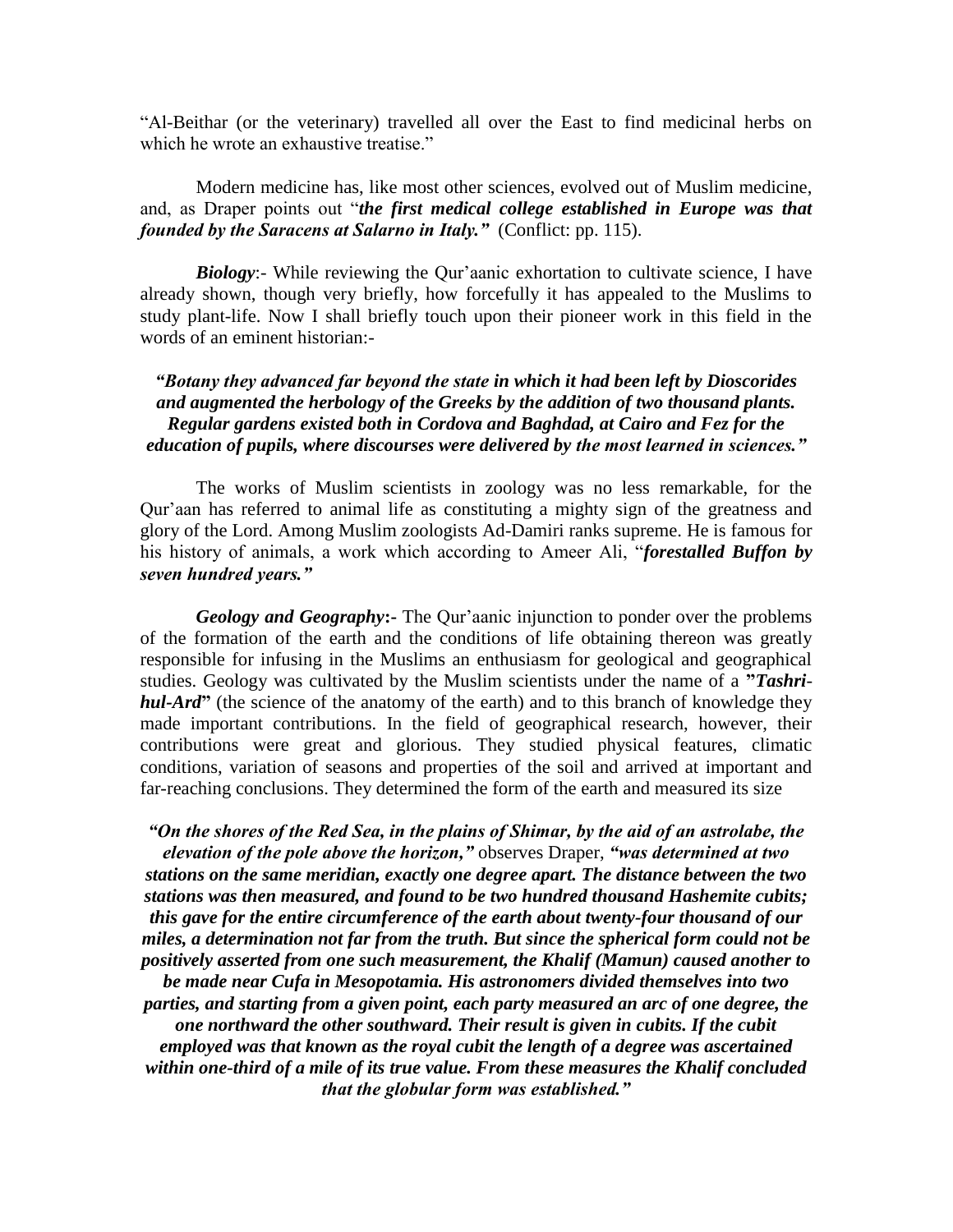They made maps of the worlds and, in the words of Draper, "*Al-Baghdadi left one (book) on land surveying so excellent that by some it has been declared to be a copy of Euclid"s lost work on the subject*." Their pioneering work in mathematical geography has been commented upon by the author of the *Spirit of Islam* in these words (pp.384).

# *"Their progress in mathematical geography was no less remarkable. The works of Ibni-Haukal, of Makrizi, al-Istakhri, Masudi, al-Beiruni, al-Kumi and al-Idrisi, Kazwini, Ibn-ul-Wardi, and Abul Feda, show what the Saracens attained in this department of science, called by them the rasm-ul-ard. At a time when Europe firmly believed in the flatness of the earth, and was ready to burn any foolhardy person who thought otherwise, the Arabs taught geography by globes."*

*Astronomy***:-** Time and again does the Holy Qur"aan speak of heavenly bodies as manifestations of the might and majesty of the Ruler of the universe. It repeatedly refers to the revolution of the planets in their orbits, the variation and succession of night and day, the phenomena of the appearance and disappearance of the Sun, the changes of the Moon, and the immutable law pervading movements of the planets.

It is gratifying to note that the Qur'aanic invitation to study celestial phenomena has not fallen on deaf ears, for movements. Abdur Rehman Sufi is noted for his improvements in photometry of stars. Prince Jafar has given us his important observations regarding the erratic movements of comets in his very valuable treatise. The discoveries of Al-Kohi relating to the summer solstice and the autumnal equinox are a most valuable contribution to astronomical learning. The Astronomical Table of Abul Wafa called the *Zij-ush-Shamil* "*is a monument of industry and keen and accurate observation."* He introduced the use of the secant and the tangent in trigonometry and astronomical observations.

### *"But this was not all,"* says M. Sedillot *"struck by the imperfection of the lunar theory of Ptolemy, he verified the ancient observations, and discovered, independently of the equation of the centre and the eviction, a third inequality, which is no other than the variation determined six centuries later by Tycho Brahe*."

Ibn Yunus, the inventor of the pendulum and the measurement of time by its oscillations,

is

"*famous for his great work named after his patron and savereign, Zij-ul-Akbar-al-Hakimi, which soon displaced the work of Claudius Ptolemy. It was reproduced among the Persians by the astronomer poet Omar Khayyam (1079); among the Greeks in the syntax of Chrysococca; among the Mongols of Nasiruddin Tusi, in the Zij-il-Khani; and among the Chinese, in the astronomy of Co-Cheou-King in 1280; and thus what is attributed to the ancient civilization of China is only of borrowed light from the Muslims."*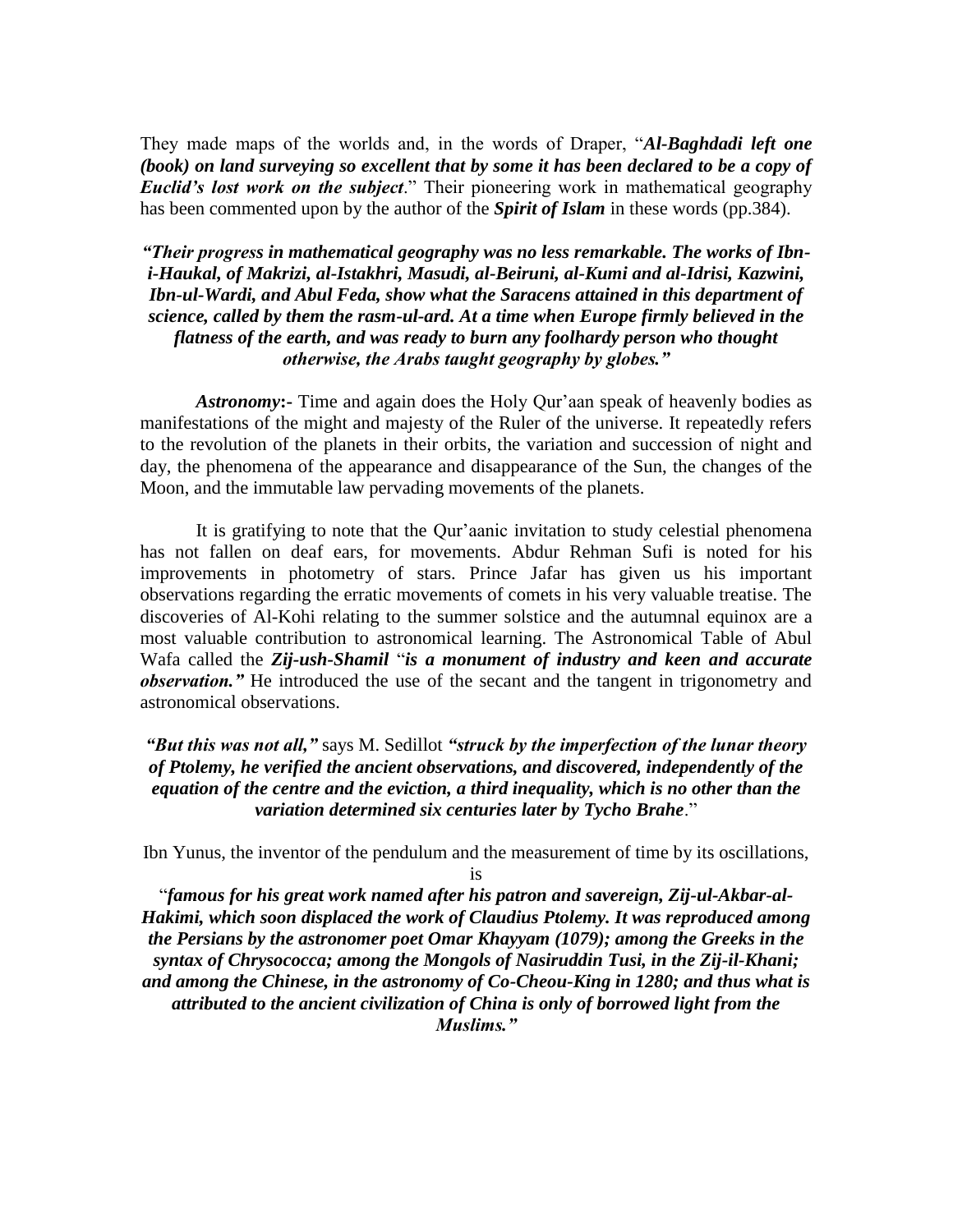The astronomical treatise, al-Kanun-al-Masudi, written by the master thinker al-Beiruni, whose work in numerous branches of learning has drawn high praise from scholars of all nations, is a "*monument of learning and research."*

## *"The astronomical observations conducted by a body of savants, with Omar Khayyam and Abdur Rehman al-Hazini at their head led to the reform for the calendar which preceded the Gregorian by six hundred years and is said by a competent authority to be even more exact. The era which was introduced upon these observations was named after Malik Shab, the Jalalian."*

Ulugh Beg, the son of the mighty Emperor Timur, was "*an astronomer of high rank and presided at the observations which have immortalised his name… Ulugh Beg is separated by only a century and a half from Kepler*." The world of Islam has produced a galaxy of illustrious astronomers whose epoch making discoveries have immortalized their names in the history of progress and the Arabic names which the stars of the larger magnitudes still bear on the celestial globes shall always continue to remind students of astronomy of the genius of Muslim astronomers. It is impossible at this occasion to review at some length the researches of Muslim astronomers. Only a very brief survey is possible.

Mashaallah and Ahmed Al-Nahavendi were the inaugurators of astronomy among the Arabs. Mashaallah, "*the Phoenix of his time,"* according to Abul Faraj, "*wrote several treatises on the astrolabe and the armillary sphere, and the nature and movement of celestial bodies – works which still evoke the admiration of scientists*." Al-Nahavendi corrected several Hindu and Greek notions in his astronomical table called Al-Mustamal. Send Ibn Ali, Yahya Ibn Abu Mansur, and Khalid Ibn Abdul Malik, made extremely valuable observations in connection with the equinoxes, the eclipses, the apparitions of the comets, and other celestial phenomena. Al-Khwarizmi translated *Siddhanta***,** the book of Indian Tables and added to it his own observation. The encyclopadist Al-Kindi, who was the author of two hundred works on diverse subjects, wrote numerous treatises on astronomy which are valuable in the extreme. "*Abu Mashar (corrupted by the Europe of the Middle Ages into Albu-mazar) made the celestial phenomena his special study: and the Zij-abi-Mashar, or the table of Abu Mashar, has always remained one of the chief sources of astronomical knowledge*." The discoveries and observations of the three brothers, Mohammed, Ahmed and Hasan, relating to the evaluations of the mean movements of the Sun and other astral bodies, the obliquity of the ecliptic, the variations of the lunar altitudes, the precession of the equinoxes, and the movements of the solar apogee bear testimony to the genius of Muslim scientists. The Astronomical Tables of Al-Batani, the introducer of sine and co-sine instead of the chord in astronomical and trigonometrical calculations were translated into Latin and furnished for many centuries the ground work of astronomy in Europe. Ali Ibn Amajur and Abul Hasan Ali Ibn Amjur are famous for their calculations of the lunar "*The first observatory in Europe,"* says Ameer Ali, "*was built by the Arabs. The Giralda, or tower of Seville, was erected under the superintendence of the great mathematician Jabir Ibn Afiah in 1190 A.C. for the observation of the heavens. Its fate was not a little characteristic.*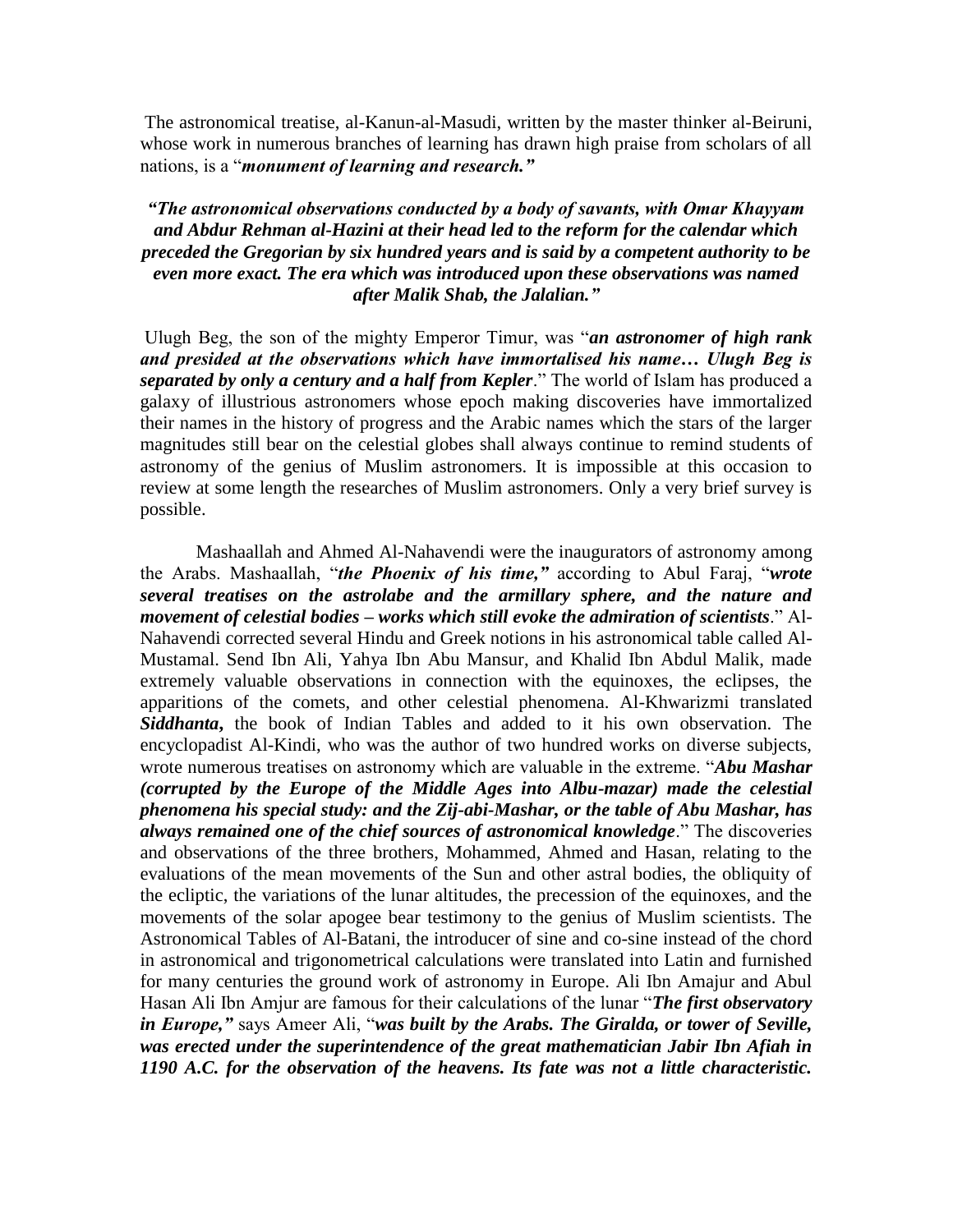*After the expulsion of the Moors, it was turned into a belfry, the Spaniards not knowing what else to do with it."*

*"The Arabian astronomers,"* says Draper (Conflict: pp. 116) "*devoted themselves to the construction and perfection of astronomical instruments, to the measurement of time by clocks of various kinds, by clepsydras and sundials. They were the first to introduce for this purpose the use of the pendulum*." To the Muslims goes also the credit of the revolutionising invention of the telescope. Its inventor Abul Hasan describes it as *"a tube to the extremities of which were attached two diopters*." It was further improved by Abul Hasan's Muslim successors and used with great success in the observatories of Maragha and Cairo.

I hope it will not be out of place to refer briefly here to what might be called Applied Science. The effects of this scientific activity are plainly perceived in the great improvements that took place in many of the industrial arts. Agriculture shows it in better methods of irrigation, the skillful employment of manures, the raising of improved breeds of cattle, the enactment of wise codes of rural laws, the introduction of the culture of rice, and that of sugar and coffee. The manufactures show it in the great extension of the industries of silk, cotton, wool; in the fabrication of Cordova and Morocco leather and paper, in mining, casting, and various metallurgic operations; in the making of Toledo blades." The invention of the mariner's compass and the introduction of navigation charts was also the product of the same scientific spirit and made Muslims the masters of the sea.

The intellectual upheaval created by Islam was a gigantic one. There is not a single department of learning which the Muslim scholars have left untouched and in which they have not carved out a high position for themselves. At this occasion I have confined myself to some important exact sciences. The Muslim contribution to normative sciences, philosophy, art and literature, which is a great and in some cases even greater, has been totally left out.

Ladies and Gentlemen! Before I finish I might with advantage touch upon a sad phase of the intellectual progress of the Muslim world. From the very first day of the inception of Islam, its followers had to face the fierce animosity of barbarous or semibarbarous nations which surrounded them on all sides. The Holy Prophet Muhammad himself (may God send His peace upon him!) was forcibly drawn into war by the ignorant savages of Arabia several times and his followers have been sharing the same fates up to this day. Never were Muslims allowed peace of mind for even a short time. With the counties of Christendom on the north and in the west and Mongols and Tartars and Hindus on the east, the Muslim Empire was continuously engaged in warfare for its bare existence. For ten centuries the world of Islam persisted in its glorious march on the path of mental and material progress: but at last the forces of destruction which the non-Muslim nations of the world, to whom science was an unmixed evil because it destroyed their religious beliefs which could not withstand the light of reason, had set in motion inflicted misfortune after misfortune on the Muslim world. The two great centres of Muslim learning Cordova and Baghdad were brutally destroyed one after another by the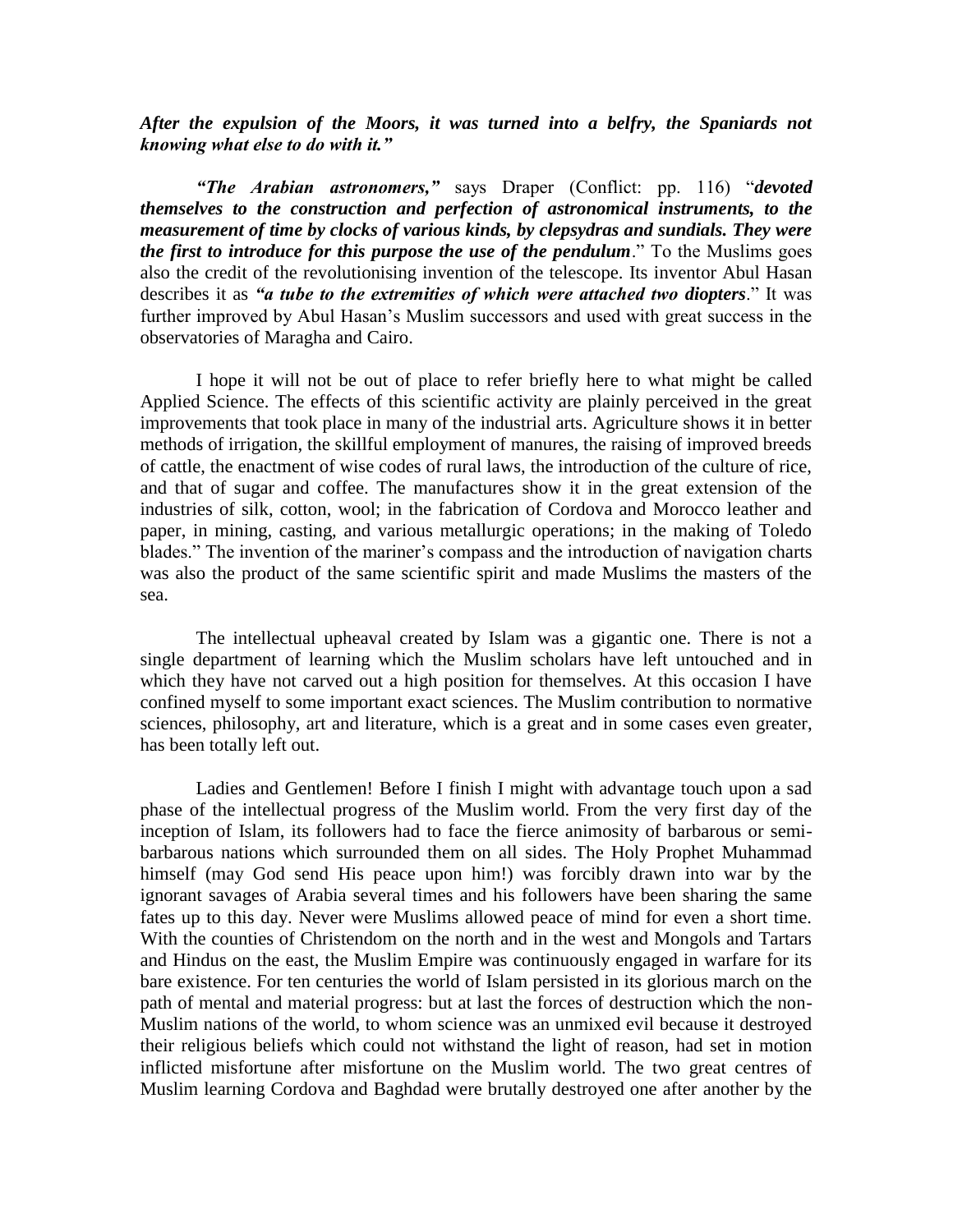Christian nations of Europe and the Mongol chieftain Halaku respectively. A wholesale slaughter of Muslim scholars and a thorough destruction of Muslim libraries, academies, universities and other implements of civilization, was staged throughout the Muslim Empires of Spain and Baghdad by the enemies of scientific learning. To give you an idea of the magnitude of the calamity which befell the Islamic civilization, I shall given a brief description of the sack of Baghdad by the Mongols which exemplifies what happened in other cities in the world by the author of the *Spirit of Islam***.** He says (pp. 402)

"for three days the streets ran with blood, and the water of the Tigris was dyed red for miles along its course. The horrors of rapine, slaughter, and outraged humanity lasted for six weeks. The palaces, mosques and mausoleums were destroyed by fire or levelled to the earth for their golden domes. The patients in the hospitals and the students and professors in the colleges were put to the sword. In the mausoleums the mortal remains of the sheikhs and pious imams, and in the academies the immortal works of great and learned men, were consumed to ashes: books were thrown into the fire or where that was distant and the Tigris near, were buried in the water of the latter. The accumulated treasures of five centuries were thus lost forever to humanity. The flower of the nation was completely destroyed.

The after-effects of these fatal happenings were demoralising in the extreme and exercised a far-reaching influence on future Muslim history. The moral force of the Muslim nations ebbed away with the defeat of arms and the intellectual spirit of Islam has remained passive all these centuries for the Muslim nations, surrounded on all sides by enemies, have been continuously engaged in a bitter struggle for their very existence. Literary and scientific activity has, however, appeared whenever opportunity has offered itself. Thus it was during the reigns of the Turkish Emperors, Selim I, Sulaiman and Murad; and a recent example of this in India is the revival of learning inaugurated by the learned and enlightened ruler of the premier State of Hyderabad, that prince among the learned and learned among the princes, the "*Sultan-ul-uloom***,"** His Exalted Highness Asifjah Mir Osman Ali Khan. Among his numerous achievements in this direction are the Osmania University and the Translation Bureau. The Osmania University which imparts all education in ancient and modern learning through the medium of Hindustani and stands in proud contrast against other universities of India, where the medium of instruction in English, might be regarded as a modern prototype of the Nizamiah University of Baghdad established in the fifth century of the Hijra. The Translation Bureau, which bears upon its shoulders the responsibility of translating all modern knowledge as also all important books of ancient learning into the Hindustani language, may well be compared with similar institutions which flourished under Mamun and other Muslim rulers.

It may again be affirmed that Islam was in no way responsible for the intellectual stagnation of Muslim nations after the fall of Baghdad and Muslim Spain. The charge of obscurantism often leveled against Islam is thoroughly unfounded. The observations of M. Gobineau in this connection are well worth consideration. He says: